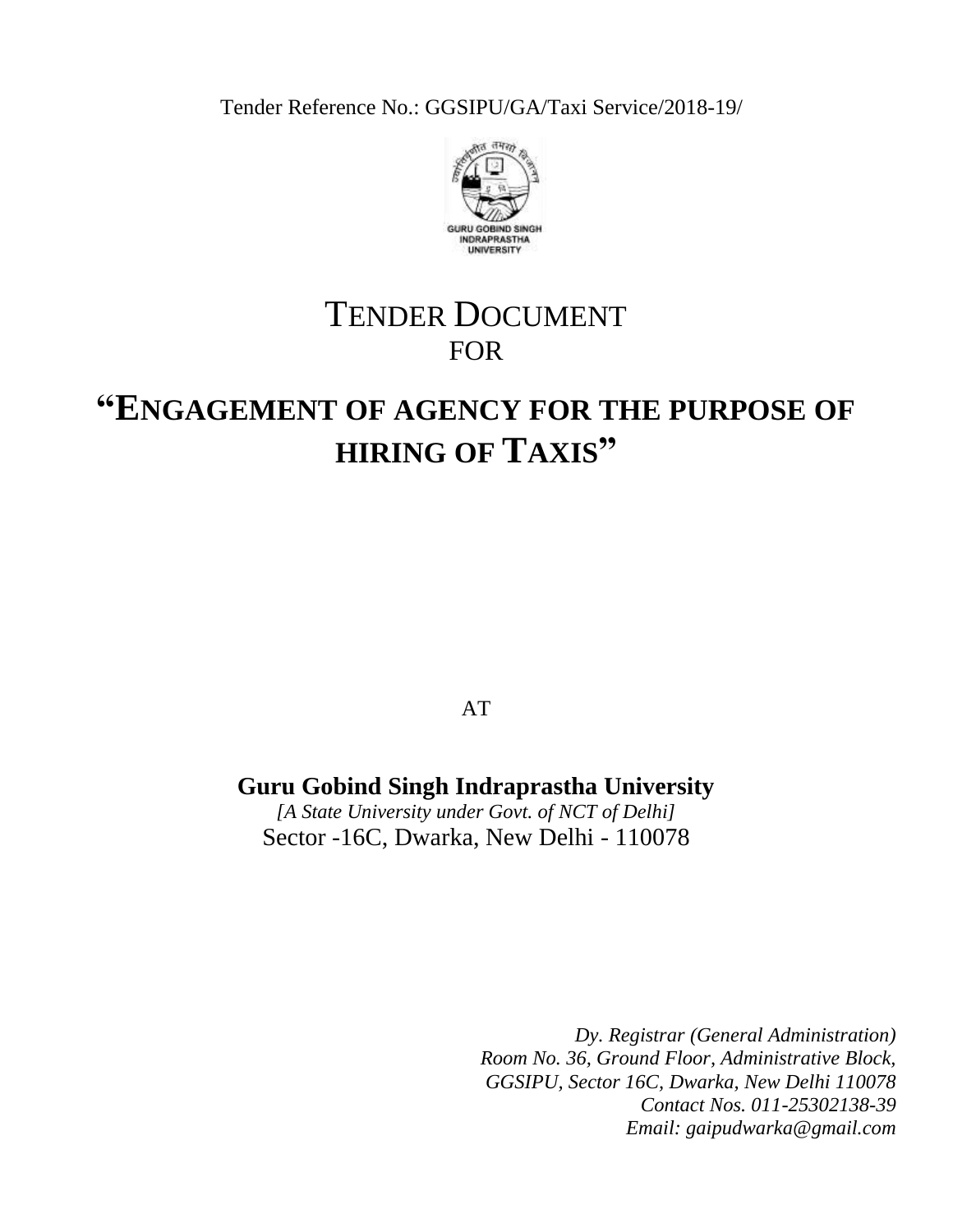

# GURU GOBIND SINGH INDRAPRASTHA UNIVERSITY SECTOR-16 C, DWARKA, NEW DELHI- 110078 TEL. NO. – 011-25302138/25302139

# **NOTICE INVITING e-TENDER**

On behalf of Registrar, Guru Gobind Singh Indraprastha University, Dwarka, New Delhi, e-tender is invited under Two-Bid system (Technical & Financial Bid) through e-procurement portal of GNCTD https://govtprocurement.delhi.gov.in from reputed transporters/fleet owners for engagement of agency for hiring of taxis on daily basis for Delhi NCR and Outstation for the usage of Guru Gobind Singh Indraprastha University, Dwarka, New Delhi.

|    | d) Last date of submission | $\mathbf{L}$              | On 05/12/2018 up to 03.00 P.M. and shall be opened on the same day<br>at 03.30 P.M.      |
|----|----------------------------|---------------------------|------------------------------------------------------------------------------------------|
| C) | Time period                | $\mathbb{R}^{\mathbb{Z}}$ | Initially for a period of 18 Months                                                      |
| b) | <b>EMD</b>                 |                           | Rs. 3,00,000/-in the form of Demand Draft drawn in favour of Registrar,<br><b>GGSIPU</b> |
| a) | Estimated cost of work     |                           | $\therefore$ Rs. 1,50,00,000/- (Rs. One Crore Fifty Lacs only)                           |

Tender document alongwith terms & conditions can be viewed/downloaded from e-procurement website i.e. https://govtprocurement.delhi.gov.in or University website [www.ipu.ac.in.](http://www.ipu.ac.in/) Any change/modification in the tender document shall be intimated through the above websites.

> Deputy Registrar General Administration Branch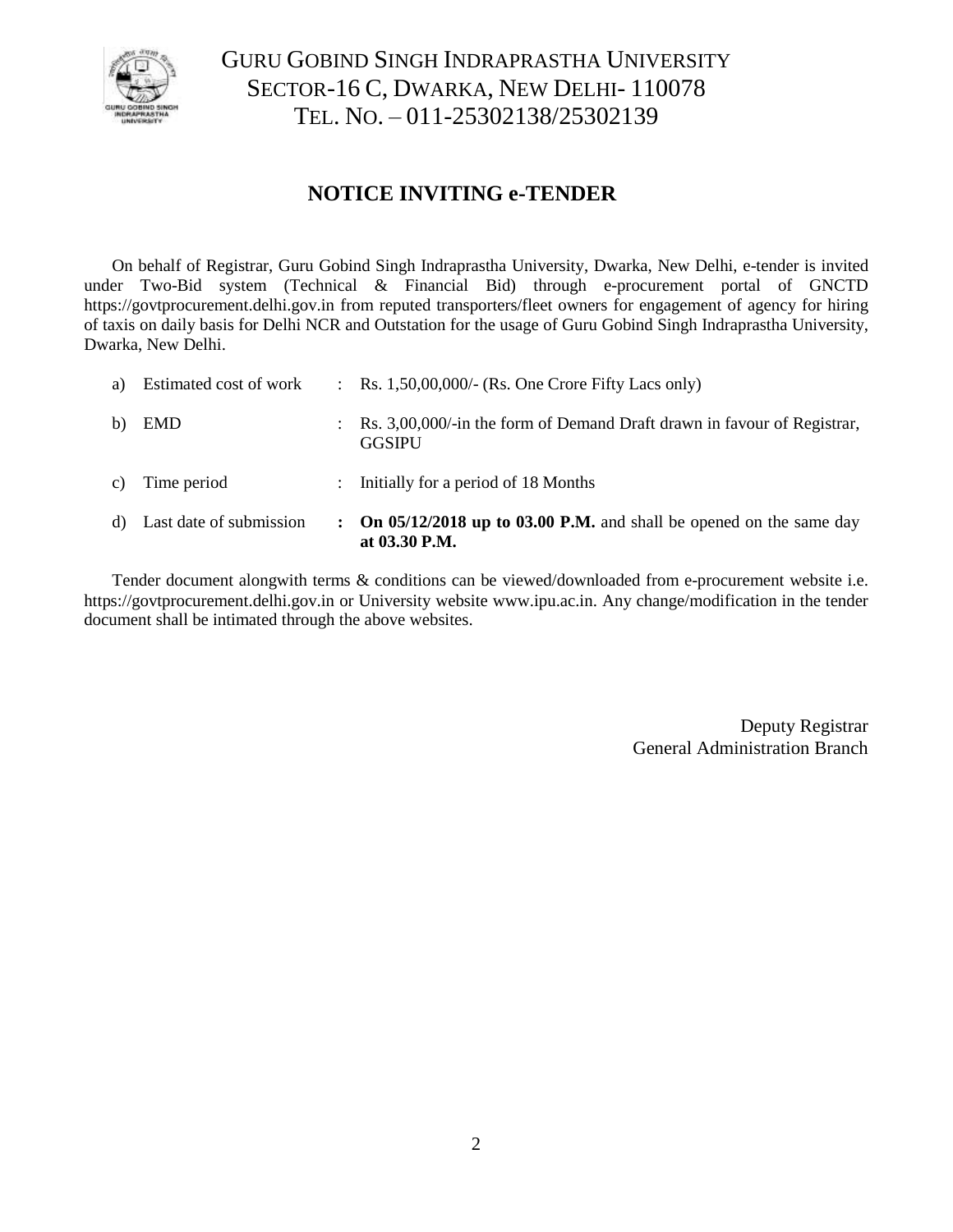# **INDEX**

| <b>S. No.</b> | <b>Description</b>                                                                            | Page No.  |
|---------------|-----------------------------------------------------------------------------------------------|-----------|
| 1.            | Notice--Inviting Tender                                                                       | $1-4$     |
| 2.            | Section-I--Instructions to Bidders                                                            | $4 - 14$  |
| 3.            | Section-II--Information regarding Technical Eligibility<br>(Annexure A, B, C, D, E, F, G & H) | $15 - 23$ |
| 4.            | Section-III--Financial bid Part – I & Part – II<br>(Annexure-I)                               | 24-25     |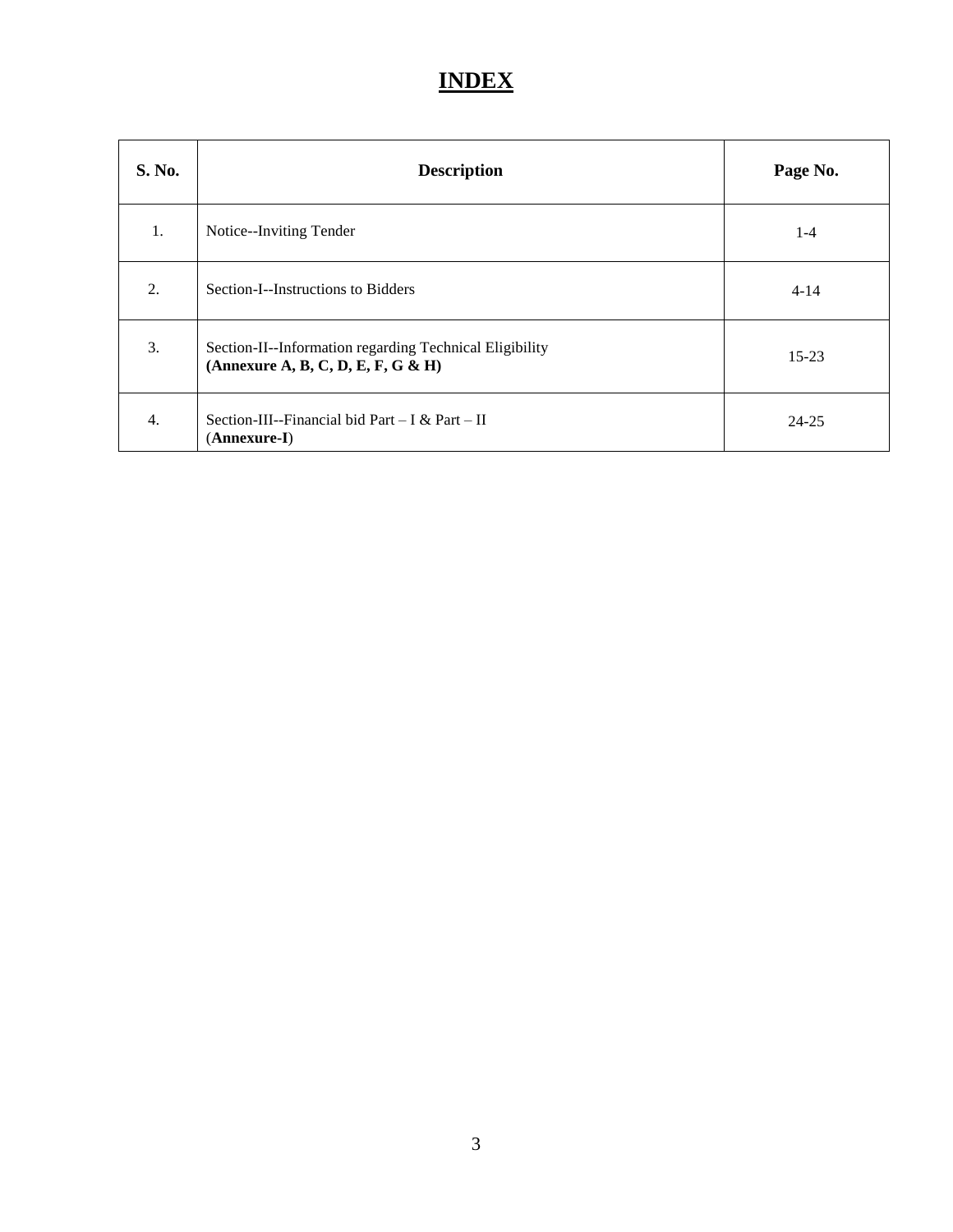

**GURU GOBIND SINGH INDRAPRASTHA UNIVERSITY** SECTOR-16 C, DWARKA, NEW DELHI- 110078 TEL. NO. – 011-25302138, 139 *Website: http://ipu.ac.in*

# **NOTICE INVITING E-TENDER No. GGSIPU/GA/TAXI SERVICE/2018-19/**

On behalf of Registrar, Guru Gobind Singh Indraprastha University, Dwarka, New Delhi, e-tender is invited under two bid system (Technical & Financial Bid) through e-procurement portal of GNCTD [www.govtprocurement.delhi.gov.in](http://www.govtprocurement.delhi..gov.in/) from reputed Transporters/Fleet Owners for Engagement of Agency for the purpose of Hiring of Taxis on daily basis for Delhi NCR and Outstation for the usage of Guru Gobind Singh Indraprastha University. The tender document can also be downloaded from Delhi Govt. e-procurement website i.e. [www.govtprocurement.delhi.gov.in.](http://www.govtprocurement.delhi..gov.in/) The tender document can also be viewed on University website i.e. [www.ipu.ac.in.](http://www.ipu.ac.in/)

| Name of Work                                              | Engagement of Agency for the purpose of Hiring of<br>Taxis on daily basis for Delhi NCR and Outstation for<br>the usage of Guru Gobind Singh Indraprastha University.                                                                                        |
|-----------------------------------------------------------|--------------------------------------------------------------------------------------------------------------------------------------------------------------------------------------------------------------------------------------------------------------|
| Estimated cost of work                                    | Rs. 1,50,00,000/- (Rs. One Crore Fifty Lacs only)                                                                                                                                                                                                            |
| Earnest Money Deposit (EMD)                               | Rs. $3,00,000/$ - (Rupees Three Lac Only) in the form of<br>DD/FDR in favour of Registrar, GGSIPU, Payable at<br>Delhi                                                                                                                                       |
| Time period                                               | Initially for a period of 18 months                                                                                                                                                                                                                          |
| Last date and time of submission of Bid<br>Online         | On $05/12/2018$ upto 03:00 PM and shall be opened on<br>the same day at 03.30 P.M.                                                                                                                                                                           |
| Validity of Tender                                        | 75 days from the last date of submission of tender                                                                                                                                                                                                           |
| Financial<br>bid<br>should<br>be<br>EMD).<br>$\mathbf{r}$ | The bids shall be submitted in two stages viz. (i) Technical Bid (ii) Financial bid. The Technical $\&$<br>uploaded<br>e-procurement<br>on<br>website<br>i.e.<br>www.govtprocurement.delhi.gov.in (No documents need to be submitted in hard copy other than |

Financial bid of the technically qualified bidders shall be opened after evaluation of Technical bid/time notified thereafter on e-tender website i.e. [www.govtprocurement.delhi.gov.in](http://www.govtprocurement.delhi.gov.in/)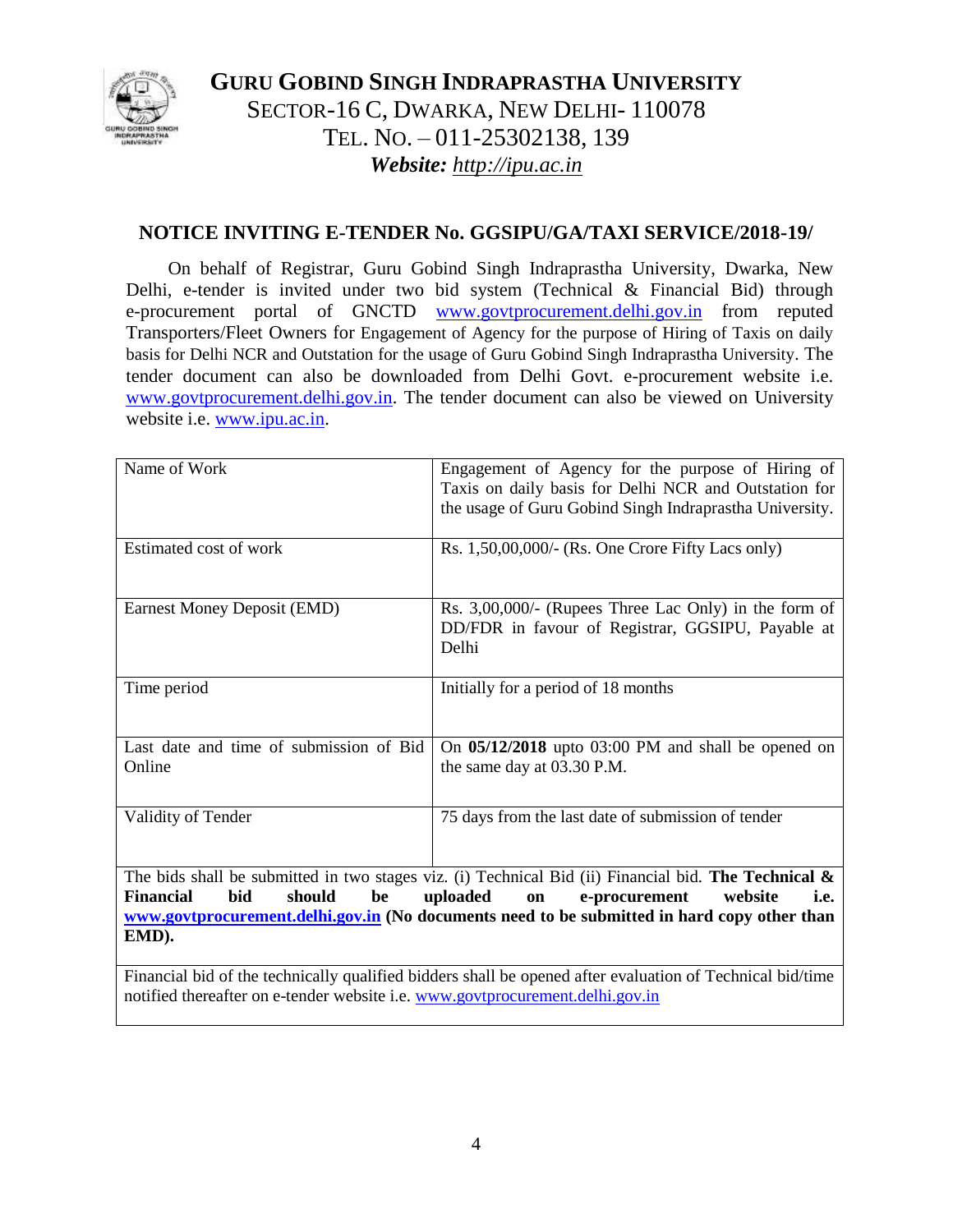# **SECTION - I**

# **INFORMATION & INSTRUCTIONS TO BIDDERS**

#### **1.0 Introduction**

**The e-tenders are invited under Two-Bid system (Technical & Financial Bid) through e-procurement portal of GNCTD https://govtprocurement.delhi.gov.in/on behalf of the Guru Gobind Singh Indraprastha University from reputed & eligible agencies.**

#### **2.0 Scope of work:-**

- 2.1 Providing taxis on daily basis and for within Delhi/NCR and outside Delhi/NCR (Outstation) on hire.
- 2.2 The vehicles (AC/Non AC) such as Hatchback/Sedan/SUVs etc. as and when required shall be provided by the firm.
- 2.3 Admission files, Examination material, various records, packaging materials & other material of Examination branch and Admission branch may also be carried in the taxies with the user/users.
- 2.4 The hiring of vehicles is at peak for exam activities during November-December End term Examination and during April, May, June End term Examination, CET, JAC & Academic Audit etc..

Approximate detail of the required vehicles is as under:

- i) End Term Examination November December Appox. 25-55 Vehicles per day for 30 40 Days
- ii) End Term Examination April May June Appox. 25-55 Vehicles per day for 30 40 Days
	-
- iii) CET Examination April May June Appox. 25-250 Vehicles Saturdays & Sundays Only
- iv) JAC & Academic Audit Appox. 5-25 Vehicles per day for 30 40 Days
- 
- 2.5 Vehicles hired/engaged for End Term Examinations, CET Examinations, Joint Assessment Committee (JAC) Cell Visits, Academic Audit Cell Visits etc. and Counselling, details of time and kilometres should be signed and verified by the individual user/branch officer.
- 2.6 The bidder should be in a position to provide up to 150 taxis in a short notice say 12 hrs.

### **3.0 Definitions:-**

- 3.1 **GGSIPU** means Guru Gobind Singh Indraprastha University, Delhi.
- 3.2 **University** means Guru Gobind Singh Indraprastha University, Delhi.
- 3.3 **Bidder / Supplier** means the individual, proprietary firm, partnership firm, limited company private or public or corporation.
- 3.4 **Authority** means the Registrar, GGSIPU and his successor.
- 3.5 **"Year"** means "Financial year" unless stated otherwise.
- **4.0 Who can apply:-**
- 4.1 Should have minimum 30 nos. of vehicles registered in the name of the firm or proprietor, as the case may be.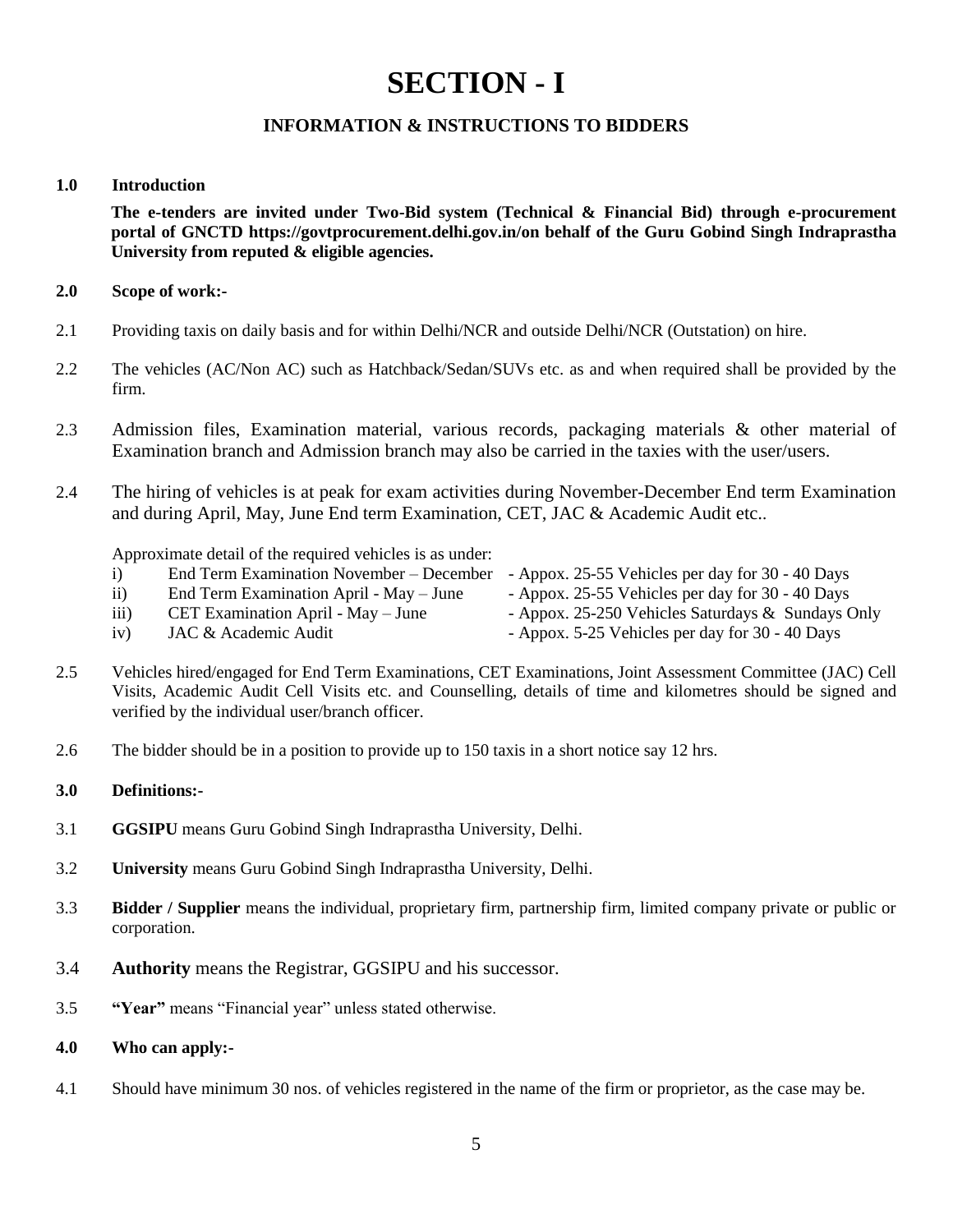- 4.2 Should be registered with Transport Department of Delhi Government or Transport Department of any other State Government / Central Government / Central Government having its office / sub-office in Delhi as Taxi Operator for providing commercial taxi services. A duly attested copy of such certificates has to be provided alongwith technical bid.
- 4.3 If the bidder is an individual, the application shall be signed by him above his full type written name and current address.
- 4.4 If the bidder is a proprietary firm, the application shall be signed by the proprietor above his full typewritten name and the full name of his firm with its current address.
- 4.5 If the bidder is a firm in partnership, the application shall be signed by all the partners of the firm above their full typewritten names and current addresses, or alternatively, by a partner holding power of attorney for the firm. In the latter case a certified copy of the power of attorney should accompany the application. In both cases a certified copy of the partnership deed and current address of all the partners of the firm should accompany the application.
- 4.6 If the bidder is a limited company or a corporation, the application shall be signed by a duly authorized person holding power of attorney for signing the application accompanied by a copy of the power of attorney. The bidder should also furnish a copy of the Memorandum and Articles of Association duly attested by a Public Notary.
- 4.7 Joint Venture/ Consortiums are accepted **"only for attachment of vehicles".**

#### **5.0 Bid Submission:**

- (i) Following documents forming pact of Technical Bid must be uploaded on e-procurement website and the EMD should only be submitted in the office by due date and time:
	- (a) Copy of EMD in favour of Registrar, GGSIPU
	- (b) Letter of Transmittal as per "Annexure-A"
	- (c) Organizational Structure:- Legal Status of the Company/Agency with legal proof along with certified copies as per "Annexure-B"
	- (d) Annexure C (duly filled)
	- (e) Copies of PAN No. and GST Registration No.
	- (f) Valid Registration No. of the Agency/Firm.
	- (g) Financial turnover duly audited, signed & stamped by a Chartered Accountant and counter signed by bidder to be submitted as per "Annexure-D"
	- (h) Profit and loss account duly signed, certified by Chartered Accountant to be uploaded as per "Annexure- $D$ ".
	- (i) Proof of experience as stated in eligibility criteria supported by documents from the concerned organizations (Annexure E).
	- (j) List of minimum 30 vehicles/taxis not older than 2013, along with photocopy of their RC/fitness and permit owned by the contractor as per format at (Annexure-H).
	- (k) An undertaking to the effect that the agency has not been blacklisted by any of the Departments/Organizations of the Government of India/Government of NCT of Delhi and no criminal case is pending against the said firm/agency and ensure for fair trade practice as per (Annexure-F).
	- (l) Undertaking that drivers without any criminal / immoral back ground shall be provided.
	- (m) Terms and conditions duly accepted/signed with the stamp of the prospective bidder.
- (ii) The bidder shall submit "Earnest Money Deposit" in original in hard copy in an envelope.
- (iii) The envelop shall be addressed to Dy. Registrar (General Administration), Guru Gobind Singh Indraprastha University, Sector 16-C,Dwarka, New Delhi – 110078.
- (iv) The envelope containing EMD shall indicate the name and address of the bidder to enable the bid to be returned unopened in case it is declared late or is declared non-responsive. The envelope named **"Earnest Money**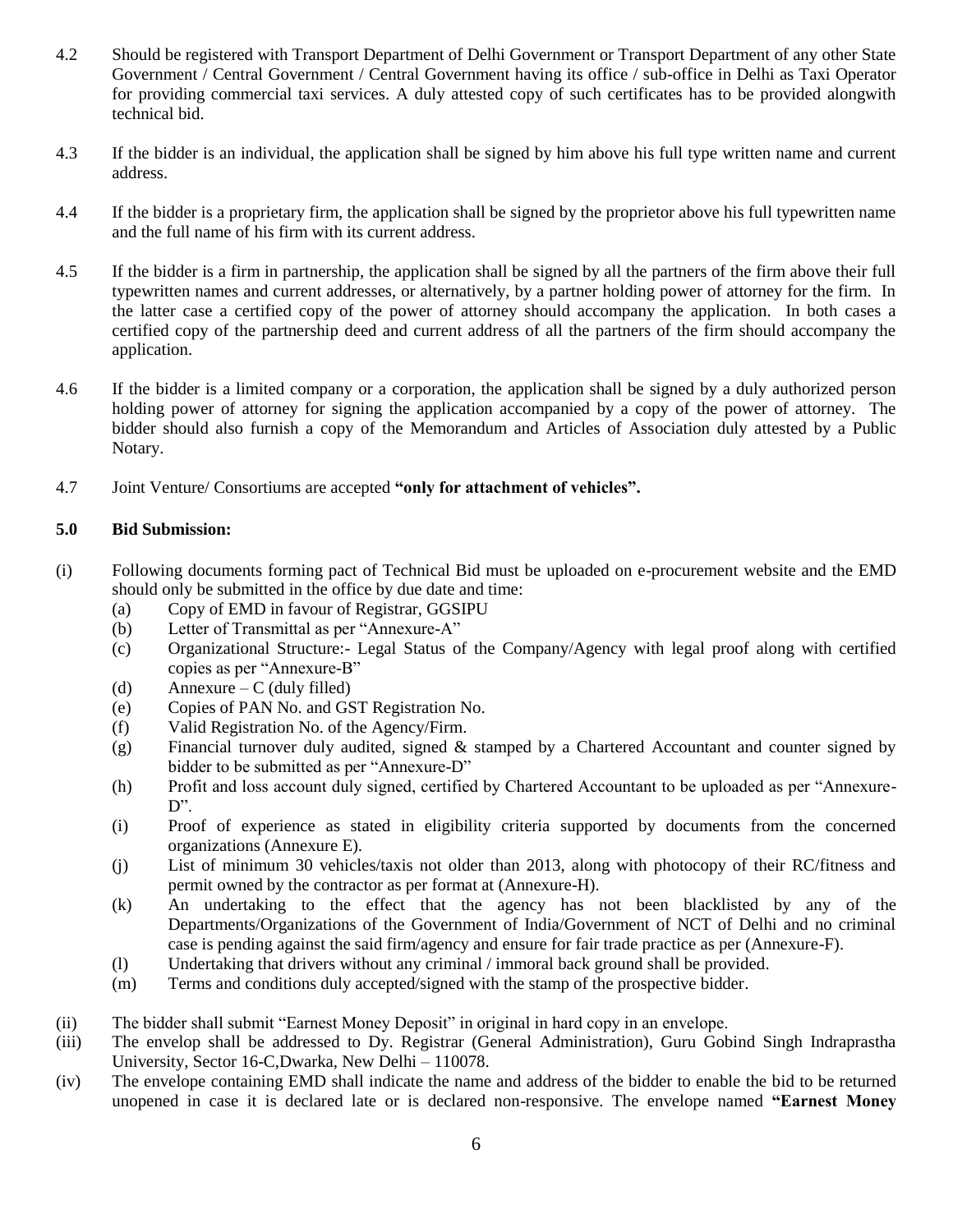**Deposit"** shall comprise of EMD amount of the tender document. The envelope containing EMD must be submitted on or before **05.12.2018 at 3:00 PM. Late bids shall be rejected**.

- (v) The **"Financial Bid"** must be uploaded on e-tender website i.e. [www.govtprocurement.delhi.gov.in.](http://www.govtprocurement.delhi.gov.in/)
- (vi) The successful bidder will have to submit the self attested copies of all the documents uploaded for technical bid within 7 days of opening of financial bid.
- (vi) Conditions other than those laid down in the Tender document will not be entertained. Conditional tender shall be summarily rejected.

#### **6.0 Earnest Money Deposit (Bid Security):-**

- 6.1 EMD shall be accepted with a minimum validity of 3 months in the following forms and shall be in favour of "Registrar, GGSIPU", payable at Delhi:
	- a) Bank Guarantee
	- b) Fixed Deposit Receipt (FDR)
- 6.2 Tenders with no earnest money deposit will be summarily rejected. In case of successful bidder of the financial bids, the earnest money may be retained and adjusted towards a part of the Performance Guarantee.
- 6.3 In the case of unsuccessful bidders, the Earnest Money Deposit will be returned without any interest.
- **7.0 Technical Bid Evaluation Criteria:** The **"Technical Eligibility Criteria"** prescribed as follows in respect of experience in similar class of works completed, Financial Turnover, Profitability and Valid Registration will first be scrutinized and bidder eligibility for the work will be determined. The agencies meeting the eligibility criteria as follows will be considered eligible in technical evaluation.

| (i)         | Should have Income Tax Registration (PAN No.), GST Registration No. and Valid Registration No.        |  |  |  |  |  |
|-------------|-------------------------------------------------------------------------------------------------------|--|--|--|--|--|
|             | of the Agency/Firm (Attach copies of registrations).                                                  |  |  |  |  |  |
| $(ii)$ (a)  | Should have minimum average annual financial turnover of Rs. 50 Lacs (Rupees Fifty Lacs Only)         |  |  |  |  |  |
|             | in providing taxis on hire business during the immediate last three (03) financial years ending March |  |  |  |  |  |
|             | 2018. Financial turnover duly audited, signed & stamped by a Chartered Accountant and                 |  |  |  |  |  |
|             | counter signed by bidder to be submitted as per "Annexure-D".                                         |  |  |  |  |  |
| (b)         | Should not have incurred losses in more than 02 years during last 05 financial years ending March     |  |  |  |  |  |
|             | 2018. Profit and loss account duly signed, certified by Chartered Accountant to be submitted as per   |  |  |  |  |  |
|             | "Annexure-D".                                                                                         |  |  |  |  |  |
| (iii)       | The bidder is eligible to submit the bid, provided he has definite proof from the appropriate         |  |  |  |  |  |
|             | authority, which shall be to the satisfaction of the Competent Authority, of having satisfactorily    |  |  |  |  |  |
|             | works of magnitude in Central<br>Govt/State<br>completed<br>similar<br>Govt/PSU/Reputed               |  |  |  |  |  |
|             | MNC's/Autonomous bodies/Local Bodies/Govt. Establishment. Agency should have satisfactorily           |  |  |  |  |  |
|             | completed three similar works each costing not less than Rs.60 lacs or two similar works              |  |  |  |  |  |
|             | costing not less than Rs. 75 lacs or one similar work costing not less than Rs. 1.20 crore during     |  |  |  |  |  |
|             | the last five years ending March 2018 as per "Annexure-E". Similar work shall mean work of            |  |  |  |  |  |
|             | providing taxis on hire (Km/daily/monthly) basis.                                                     |  |  |  |  |  |
| (iv)        | Should have minimum 30 Nos. vehicles/taxis in the name of Transporters/Fleet Owners not older         |  |  |  |  |  |
|             | than 2013, attach a list of minimum 30 vehicles/taxis along with photocopy of their RC/fitness and    |  |  |  |  |  |
|             | permit owned by the contractor as per format at "Annexure-H".                                         |  |  |  |  |  |
| $(v)$ $(a)$ | Should have not been blacklisted/debarred by any of Departments/Organizations<br>of the               |  |  |  |  |  |
|             | Government of India/Government of NCT of Delhi and no criminal case is pending against the said       |  |  |  |  |  |
|             | firm/agency and ensure for fair trade practice. A declaration of fair business practice by the Bidder |  |  |  |  |  |
|             | must be attached as per "Annexure-F".                                                                 |  |  |  |  |  |
| (b)         | An undertaking should be attached that drivers without any criminal/immoral back ground shall be      |  |  |  |  |  |
|             | provided.                                                                                             |  |  |  |  |  |
| (c)         | Copy of bid security in the form of Bank Guarantee/F.D.R. of Rs. 3,00,000/- should be attached.       |  |  |  |  |  |
| (vi)        | Joint Ventures shall not be accepted.                                                                 |  |  |  |  |  |
|             |                                                                                                       |  |  |  |  |  |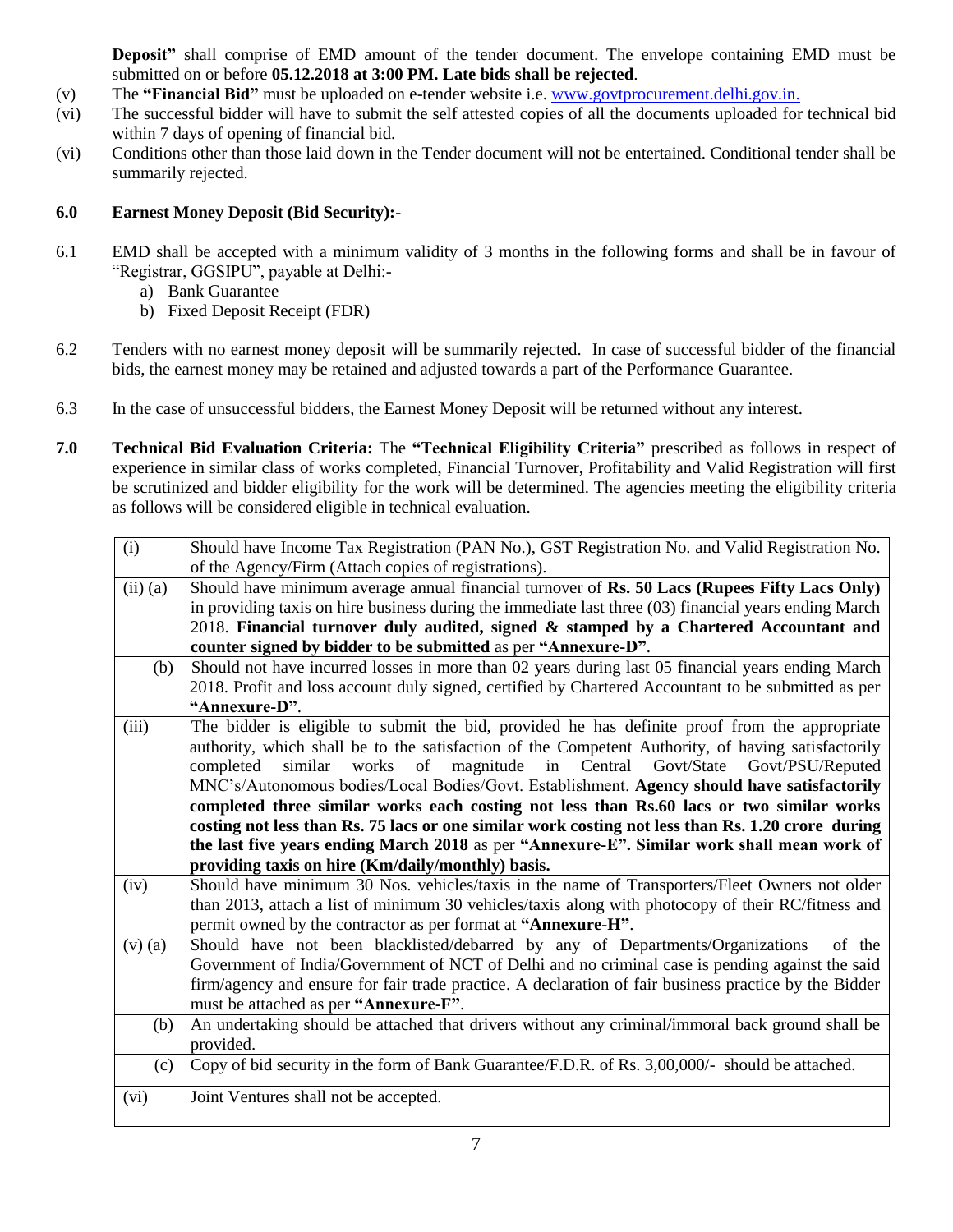#### **8.0 Opening of Financial Bid, Evaluation & Selection Criteria:-**

- 8.1 The bids shall be opened online. The financial bids of only those bidders which qualify the initial eligibility criteria (Technical Bid) will be opened. The date and time of opening of financial bids shall be intimated later on.
- 8.2 After the Technical Evaluation of the Bids, the University will open the "**Financial Bids'** of all the bidders who have qualified in the **Technical Eligibility Criteria as per Clause 7**, at notified time, date and place in the presence of the qualified bidders or their representatives, if any. **The bidders quoted the lowest rates in each part of Financial Bids (as per Annexure – I i.e. Part – I and Part - II) shall be considered separately for award of each work.**
- 8.3 After due evaluation of the financial bid(s), on the basis of average of total rates quoted in each part of the Financial Bid, the University will award the contract separately to the lowest bidders of each part (i.e. Part – I  $\&$ Part – II) after the rates of L1 are approved by the Competent Authority.

#### **9.0 Marking of Bids:-**

- 9.1 Each page of the Bid Document must be signed by the authorized signatory of the bidder.
- 9.2 Duly signed tender document alongwith all corrigendum, addendum issued, if any, should also be submitted as part of technical bid.

#### **10.0 Bid Submission:-**

- 10.1 The bids shall be submitted online on e-procurement portal-https://govtprocurement.delhi.gov.in.
- 10.2 No hard copies of technical bid are required and only EMD should be submitted in a sealed envelope super-scribing "Tender for empanelment of agencies for the purpose of hiring taxis on daily/monthly basis" in the office of Deputy Registrar (General Administration), Room No. 36, Administrative Block, Guru Gobind Singh Indraprastha University, Dwarka, New Delhi-110 078 before or on the due date of submission of bid i.e. 05/12/2018.

#### **11.0 Financial Bid:-**

- 11.1 The bidder shall quote unit item rates in Indian rupees (INR), both in words and figures in each part of the financial bid only which shall be submitted online. No alterations in the form of tender, in the schedule of quantities or additions etc. shall be permitted. In case of difference between the rates of items written in figures and in words, the rates of items written in words shall be taken as correct. No changes in unit rates shall be allowed.
- 11.2 Taxes payable as per rules i.e. GST, Toll Taxes, State Taxes, Parking etc. to the agency will be paid separately.
- 11.3 The rates will be valid for 18 months from the date of acceptance letter submitted by the bidder.

#### **12 General Conditions:-**

- 12.1 Vehicles should be GPS enabled and must be registered in the name of firm or its proprietor.
- 12.2 All information called for in the enclosed forms should be furnished against the relevant places in the forms. Even if no information is to be provided in a column, a "nil" or "no such case" entry should be made in that column. If any particular/query is not applicable in case of the bidder, it should be stated as "not applicable". The bidders are cautioned that supply for incomplete information called for in the application forms or deliberate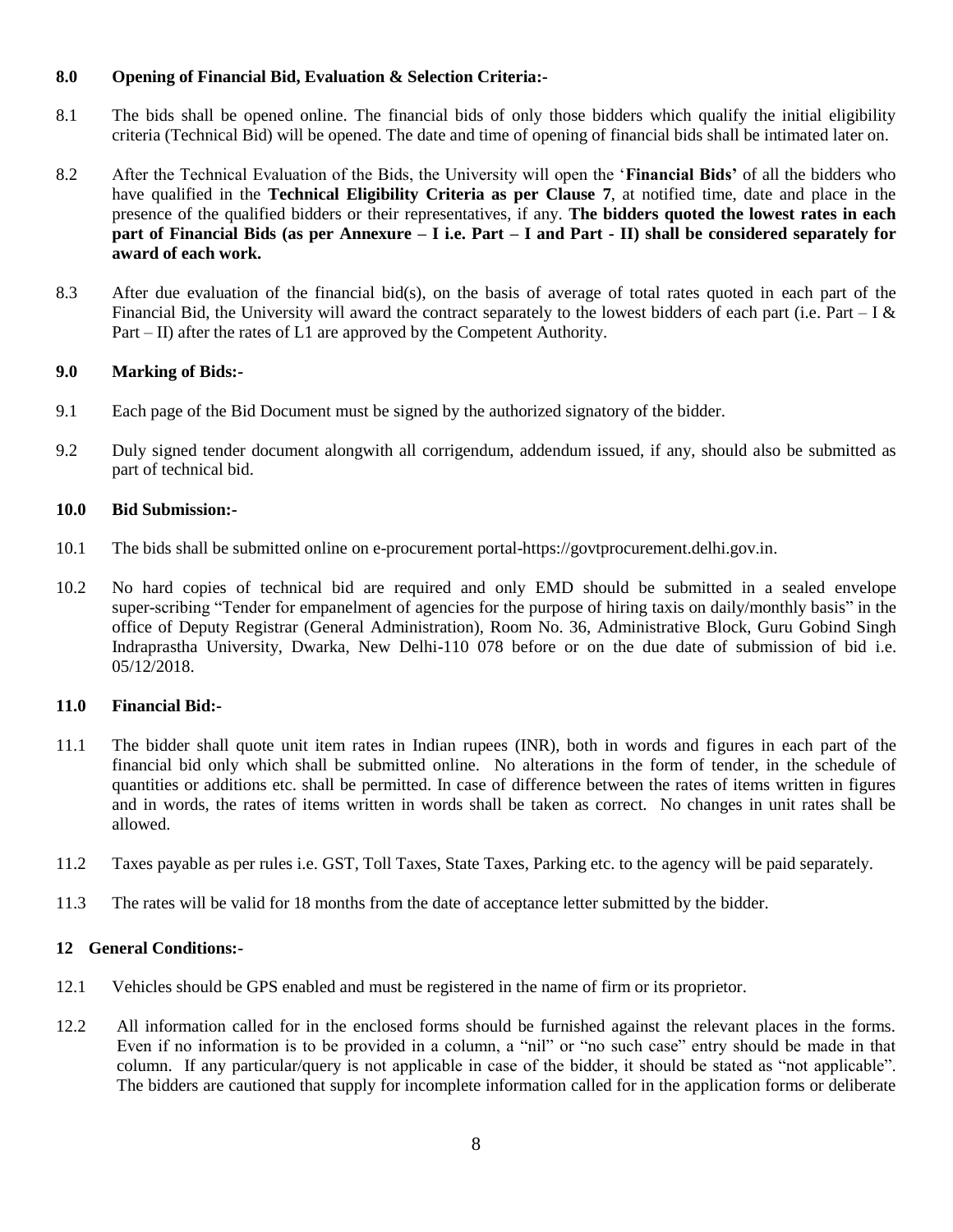suppression of any information may result in the bid being summarily disqualified. Bids received after the expiry of the stipulated date and time mentioned in the tender document will not be entertained.

- 12.3 The bid document should be legibly written. The bidder should sign each page of the bid.
- 12.4 Overwriting should be avoided. Correction, if any, should be made by neatly crossing out, initialling with date and rewriting. Pages of the eligibility criteria document are to be numbered. Additional sheets, if any added by the bidder, should also be numbered.
- 12.5 References, information and certificates from the respective clients certifying suitability, technical knowledge or capability of the bidder should be signed by officer of the client organization.
- 12.6 The bidder may furnish any additional information which he thinks is necessary to establish his capabilities to successfully complete the envisaged work. He is, however, advised not to furnish superfluous information. No information shall be entertained after submission of tender document unless it is called for by the University.
- 12.7 Any information furnished by the bidder found to be incorrect either immediately or at a later date, would render him liable to be debarred from tendering/taking up of any work in GGSIPU.
- 12.8 The contractor shall indemnify the University against all other damages/charges for which the University may be held liable or pay on account of the negligence of the contractor or his staff or any person under his control whether in respect of accident/injury to the person or damages to the property of any member of the public or any person or in executing the work or otherwise and against all claims and demand thereof. The University shall not be responsible financially or otherwise for any injury to the driver or person deployed by the contractor during the course of performing the duties.
- 12.9 University will be under no legal obligation to provide employment to any of the personnel of the contractor after expiry of agreement period and the University recognizes no employer-employee relationship between the University and the personnel deployed by the contractor.
- 12.10 Person who is in Government service or an employee of this University should not be made partners to the contract by the contractor directly or indirectly in any manner whatsoever.
- 12.11 The successful bidder shall furnish a list of University employees related to him, if any, if the bidder shall obtain a contract with GGSIPU as a result of wrong tendering or other non-bonafide methods of competitive tendering, the University reserves the right to terminate the contract without any liability to the successful bidder.
- 12.12 Without prejudice to any of the rights or remedies under this contract if the successful bidder dies, the University shall have the option of terminating the contract without compensation to the legal heir of the successful bidder.

#### **13.0 Agreement & Validity of Rates:-**

- 13.1 The bidder will have to enter into regular agreement on the receipt of acceptance of the tender and shall abide by all the rules and regulations embodied therein. **The rates of successful bidder will be valid for 18 months** contract from the date of award of work.
- 13.2 During the period of contract, the rates will not be revised on any pretext. The prospective contractor may quote the rates accordingly taking into consideration of this aspect.
- 13.3 The successful bidder will have to sign an agreement on a Rs.100/- non judicial Stamp Paper along with the Performance Security at the rate of 10% of the tendered /contract value within 10 days of the award of Contract. The necessary fees, stamp paper, etc. required for completing the agreement have to be borne by the bidder.
- 13.4 Income tax, Works Contract Tax and any other tax at the rates in force during the progress of contract that will be in force from time to time shall be recovered / deducted from the released payment amount.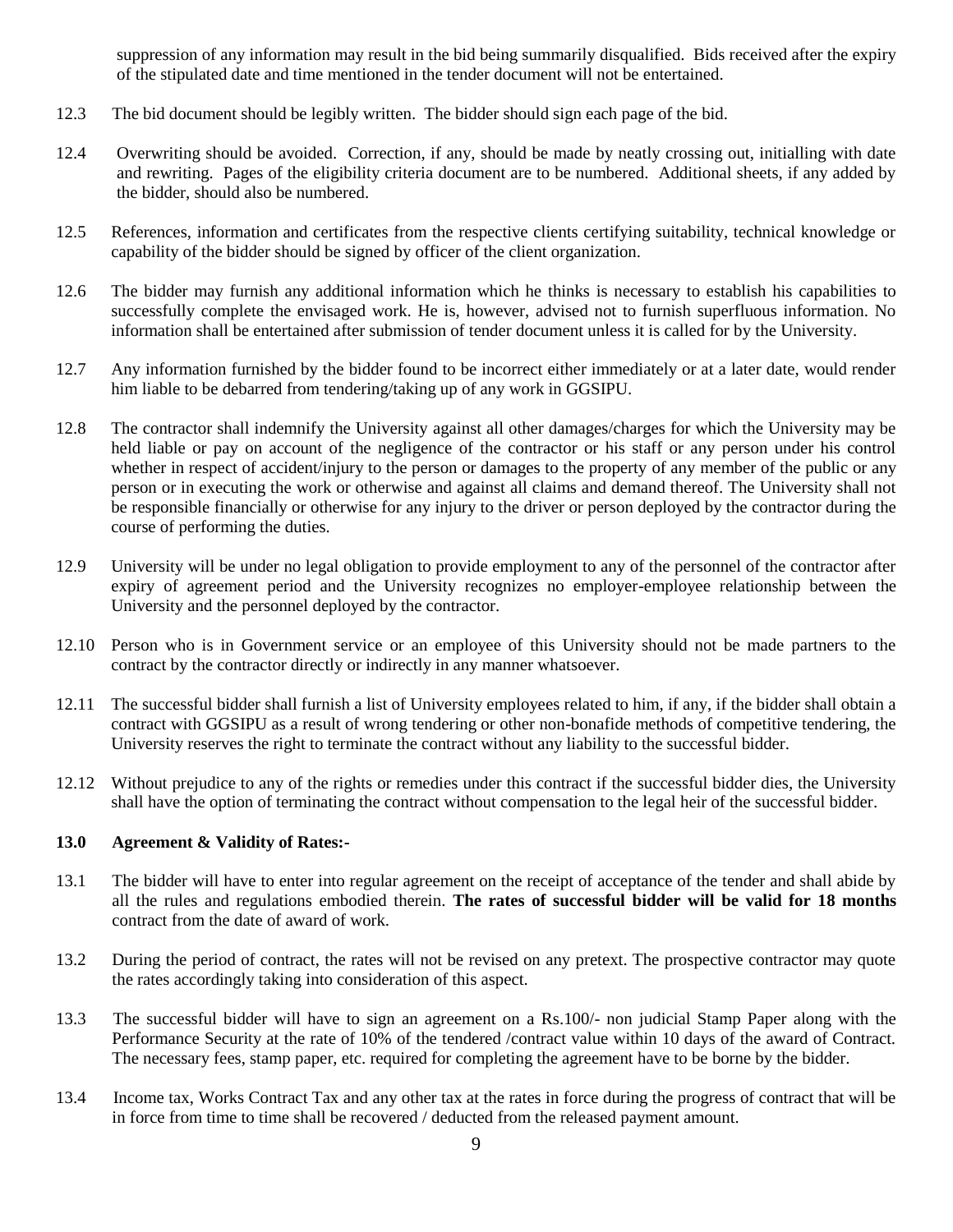#### **14.0 Performance Security & Right of Acceptance of Work**

- 14.1 The Performance Security of 10% of the total tendered value will be deposited by the tenderer within the 10 days of demand letter. The Performance Guarantee shall be accepted in the following form and shall be in favour of "Registrar, GGSIPU", payable at Delhi with a validity of months as under:
	- a) Fixed deposit receipt (FDR) of a nationalized bank (valid for 20 months from the award of work).
	- b) Bank Guarantee (As per Annexure-G) (valid for 20 months from the award of work).
- 14.2 In case of non submission of Performance Guarantee alongwith the Agreement within specified time, the earnest money will be forfeited and the University may consider debar/black list the successful bidder.
- 14.3 University will have right to add, delete, modify any clause of the tender before award of the work.
- 14.4 In case a fixed deposit receipt/ Bank Guarantee of any bank is furnished by the successful bidder to the University as part of the Performance Guarantee and the Bank is unable to make payment against the said instrument. The loss caused thereby shall fall on the successful bidder and the successful bidder shall forthwith on demand furnish additional security to the University to make good the deficit.
- 14.5 University reserves the right to reject any tender including of those tender which fails to comply with the instructions without assigning any reason whatsoever  $\&$  does not bind itself to accept the lowest or any specific tender.
- 14.6 Any loss to the University due to the negligence/lapse on the part of the agency shall be borne by the contract. Alternatively, the amount of loss will be deducted from the amount payable to the agency.

#### **15.0 Services provided by the contractor:-**

#### 15.1 Drivers

- I. The drivers must be decently dressed, proficient in speaking local languages, well mannered, Courteous with proven integrity, healthy personnel habits. In the event of misbehaviour on the part of driver, University may impose penalty as deemed fit on the firm/agency. The drivers should not have any criminal/immoral background on him. Any such criminal/immoral background interrupt the service of the University due to Police / Law enforcing agency interference etc, damages/penalty as deemed fit by the University may be imposed on the firm/agency. Beside, such drivers may also be barred from performing duties for University.
- II. The driver should be well conversant with roads and routes of Delhi NCR and any other place of duty and his operation and functions shall be governed as per Motor Vehicles Act and Rules.
- III. The driver should always strictly follow traffic rules and regulations, so as to ensure safety of passengers. In case of traffic rule violation driver / agency will pay the penalty.
- IV. The driver should carry enough cash to pay for toll tax, parking charges, fuel and other incidental expenditure.
- V. All the drivers will have to be provided with mobile phones at the cost of the contractor.
- VI. Driver has to inform about time & meter reading at starting & closing of journey to user of the taxi.
- VII. The taxi and driver shall remain available all the time as per duty roster and shall not leave place of duty without prior permission. In case of any emergency/unforeseen situations, the driver may seek permission of the user.
- VIII. The contractor should be in a position to cater to the additional vehicle requirement of the University at a short notice.
- IX. Driver should take the signature, name & phone numbers of user / customer on the duty slip after the completion of the journey.

#### **16.0 Penalties**

- I. For any refusal to provide the vehicle : Rs. 2000/- per default
- II. For non-providing of vehicle in time: Rs.100/- per 15 minutes of delay
- III. For not providing substitute vehicles: Rs.500/- per default or actual hire charges from other sources, whichever is higher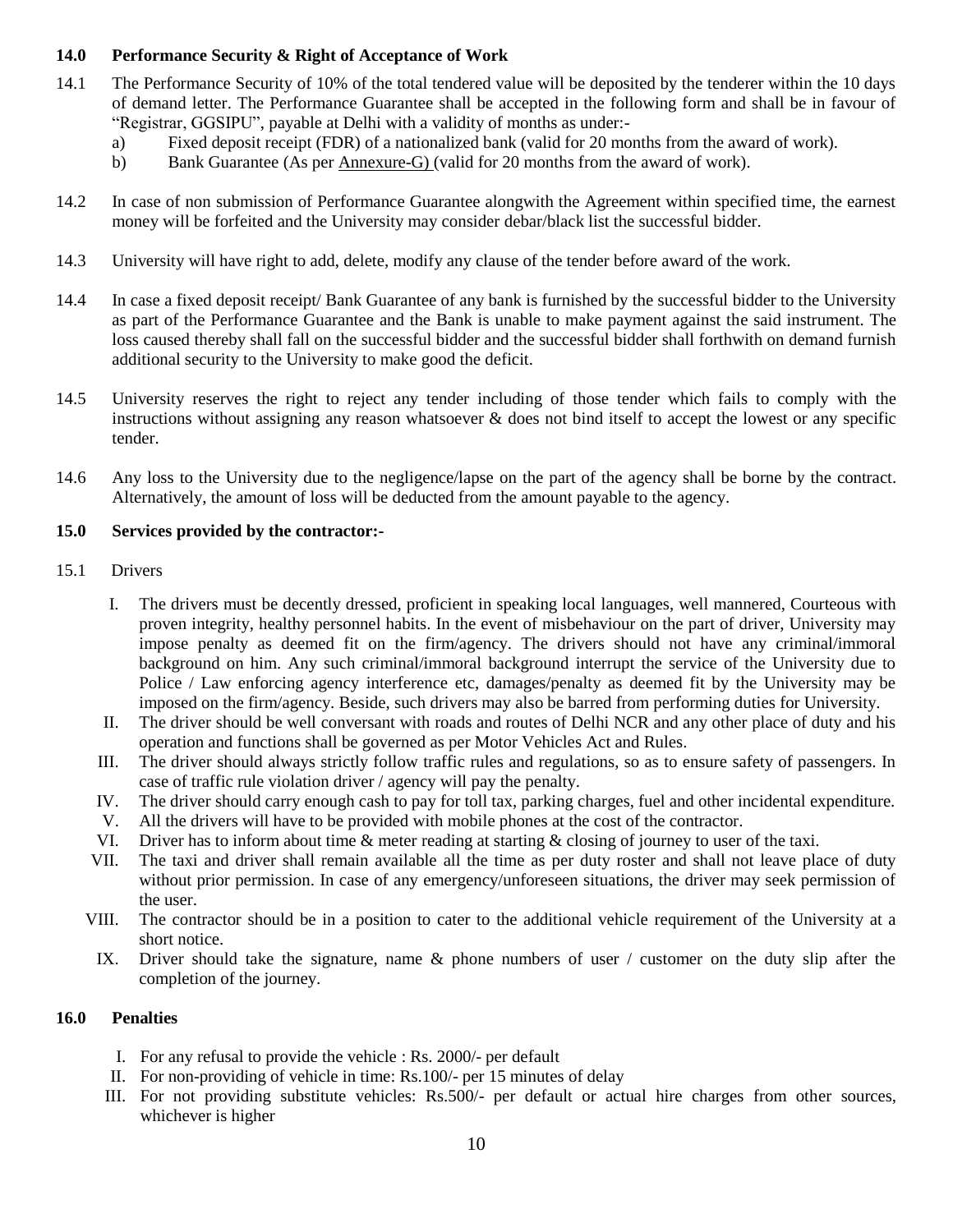- IV. On misbehaviour by the Driver: Rs.300/- per default after receiving the written complaint from user. Further, concerned/same driver will not be assigned duty for the University by contractor, failing which a penalty of Rs. 5000/- shall be imposed on per occasion.
- V. If any driver found to indulge in any criminal/immoral activity or background and the service of the University interrupt due to Police / Law enforcing agency interference etc, a penalty of Rs.5000/- shall be imposed on the firm/agency. Such drivers may also be barred from performing duties for University.
- VI. If any driver found to be below the age of eighteen years, a penalty of Rs.2000/- shall be imposed on the firm/agency. Such drivers may also be barred from performing duties for University.
- VII. For violation/breach of any of the condition of the contract: Rs.1000/- per default and/or termination of the contract/forfeiture of Performance Security.
- VIII. The vehicles should be in good running conditions. In case of providing vehicles older than the year 2013model, Rs.500/- (Rupees Five hundred only) shall be charged per day as penalty.
	- IX. Contractor will have to inform about detail of booking at least 02 hrs before the duty, otherwise penalty of Rs. 500/- per default plus cab charges as per actual loss, if any.
	- X. On the booking of AC Vehicle if AC is not working, the payment will be made for Non Ac Vehicle and a penalty of Rs.500/- per day also be imposed.

#### **17.0 Termination of Contract**

If the contractor fails to fulfil his obligations of the contract at any time during the contract period and/or on persistent complaints of users, related to vehicles, drivers, services, University shall have the power to terminate the contract and in that case the Performance Security deposited by the contractor shall be forfeited and/or the right to debar the vendor for a period of five (5) years to participate in any tender of the University. The decision of Hon"ble Vice Chancellor, Guru Gobind Singh Indraprastha University in this regards would be final and bonding.

#### **18.0 Calculation of millage, payments & other documents to be enclosed with bills:-**

- 18.1 The calculation of mileage shall be from the **"reporting point/pick-up/starting point"** to the **"relieving point/releasing point"**.
- 18.2 Reporting/ Relieving point for any vehicle hired by the University may be anywhere in Delhi, NCR or as directed by the University.
- 18.3 In case of hiring of taxis, 50 km. or 5 hours shall be considered half day. In case, if the vehicle is detained above five hours, then it shall be treated as full day. In such scenario the kms have no relevance. If the usage goes above 50 km. within 5 hours, then charge would be for each additional km. only and the vehicle would be considered as "half day" usage. If the number of hours exceeds 5 hours, then the vehicle would be treated to be hired for "full day" and then the km. usage has no relevance.
- 18.4 "Duty Slips/Movement Slips" should be signed by the University Officer / User with whom the vehicles are attached for duty on day to day basis. No "duty slip" shall be entertained unless and until it is certified/verified by the concerned taxi user. The duty slip should clearly indicate:
	- a. Driver"s name & his phone number
	- b. The full / complete registration number of the vehicle
	- c. Type of vehicle and mode of hire (AC/ Non AC)
	- d. The starting Reading of the Meter and time of the starting of the journey with the signature of the user of the vehicle
	- e. Last Reading of the Meter and Time of the termination of the journey
	- f. Signature, Name & phone number of taxi user
- 18.5 No advance payment will be made. Payment will be released after submission of bills along with duly signed  $\&$ complete duty slips & other relevant documents, which fulfilled approved rates, term & conditions within 60 days. However, no interest/penalty would be paid by University in case of delay in payment due to official reason.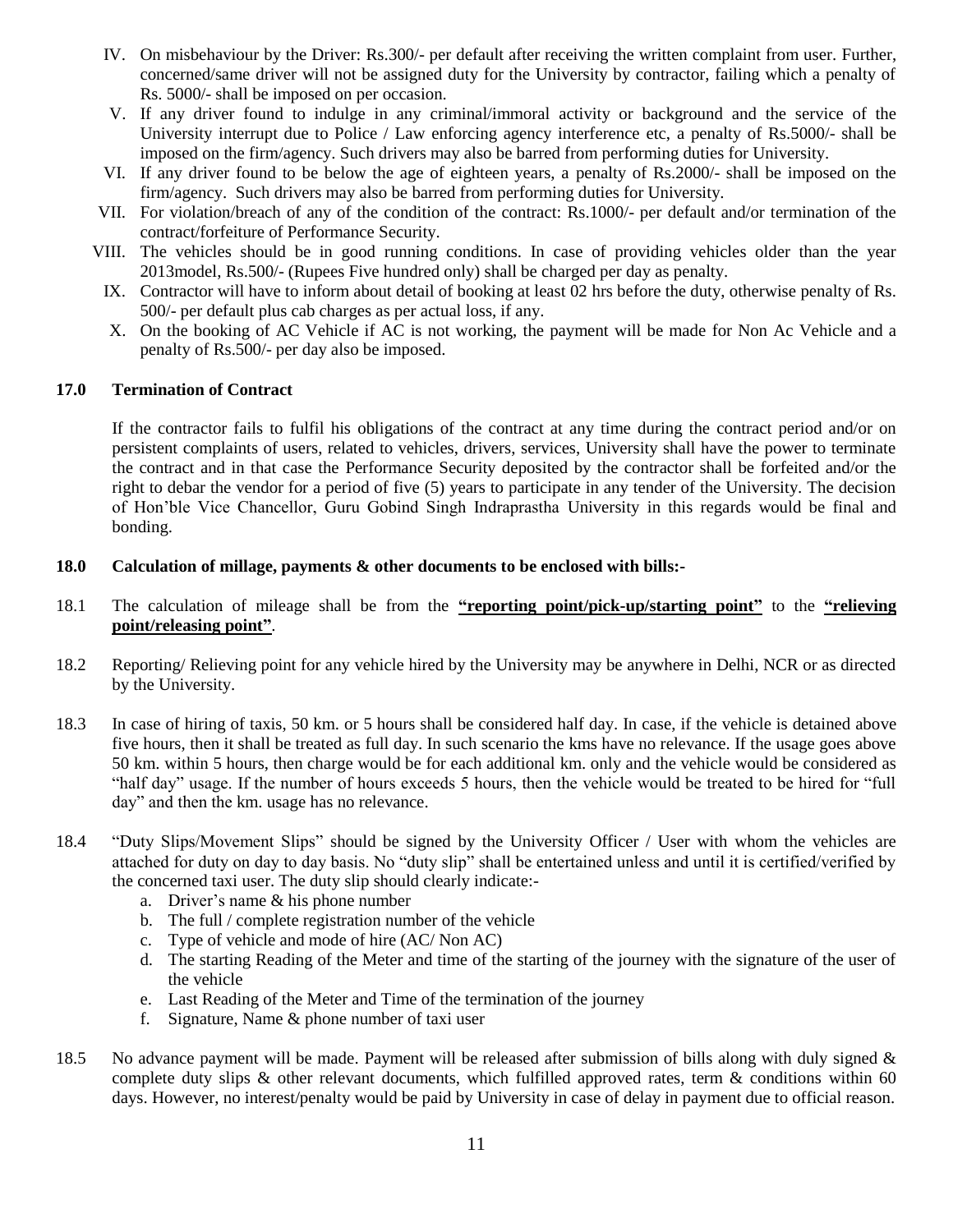- 18.6 The bills in triplicate should be made date-wise by the contractor and submitted to the Registrar, GGSIP University on fortnightly basis (15 days) along with signed / certified duty slips and Toll Tax, Passenger Tax  $\&$ parking slips etc. in original.
- 18.7 The contractor while raising the bills should clearly mention that the rate charged/quoted.
- 18.8 The University will deduct Income Tax at source as per provision of Income Tax Act from the contractor at the prevailing rates. PAN no. should be quoted on the body of the bills.
- 18.9 No overwriting in the duty slip and bill is acceptable, if any change in the time/mileage, the counter signature of the user is to be recorded.
- 18.10 In any occasion, it is found that the driver of any vehicles has made wrong entries in the duty slips relating to time and km reading of start or closing of duty/journey, the contractor shall be responsible for the same. The office reserves the right to with held the payment of such vehicle.

#### **19.0 Terms & Conditions:-**

- 19.1 Taxis
	- I. Vehicles/Taxis should be in excellent condition mechanically as well as get up/appearance wise, its outer body/upholstery etc. should be decent looking and should have permit to run NCR / nationwide. The vehicle should not be older than five years.
	- II. On the basis of the detail of vehicles required by the University, the agency will have to provide the confirmation of bookings alongwith the name of drivers, vehicles no. etc. by sms/email to the General Administration Department and the user/users before 02 hrs. of start of journey on day to day basis.
	- III. The Contractor will have to provide the replacement of Driver/vehicle in case of any eventuality. The University has the right to ask the Contractor for removal of any Driver, who is not found competent or disciplined.
	- IV. In case of breakdown of vehicle, the contractor shall replace the breakdown vehicle immediately failing which concern user has the right to hire vehicle from any other sources at the expense of the contractor. A separate penalty will be imposed on the contractor.
	- V. The contractor, if fails to provide the vehicles as desired by University & sends a higher category of vehicles in this cost, the rate applied to the vehicles desired by the University will be paid, No extra payment will be made.
	- VI. Vehicles provided to the University should bear Registration Numbers and should have comprehensive insurance and Drivers so provided with the vehicles shall have commercial LMV Driving Licence and Badges.
	- VII. The vehicles should conform to the Pollution norms prescribed, if any, by the Transport Department of Government of NCT of Delhi or any other law enforced by state transport department for national permit vehicles.
	- VIII. All vehicles/taxis shall carry first-aid-box, tissue paper, stepney, toolbox etc.
	- IX. The contractor shall not employ any person who has not completed eighteen years of age.
	- X. Declaration from the agency on their letter head stating that the drivers provided are of Good Character, vetted by Police for security, have valid driving license and are aware of the roads of Delhi will be provided to the University after Award of Contract.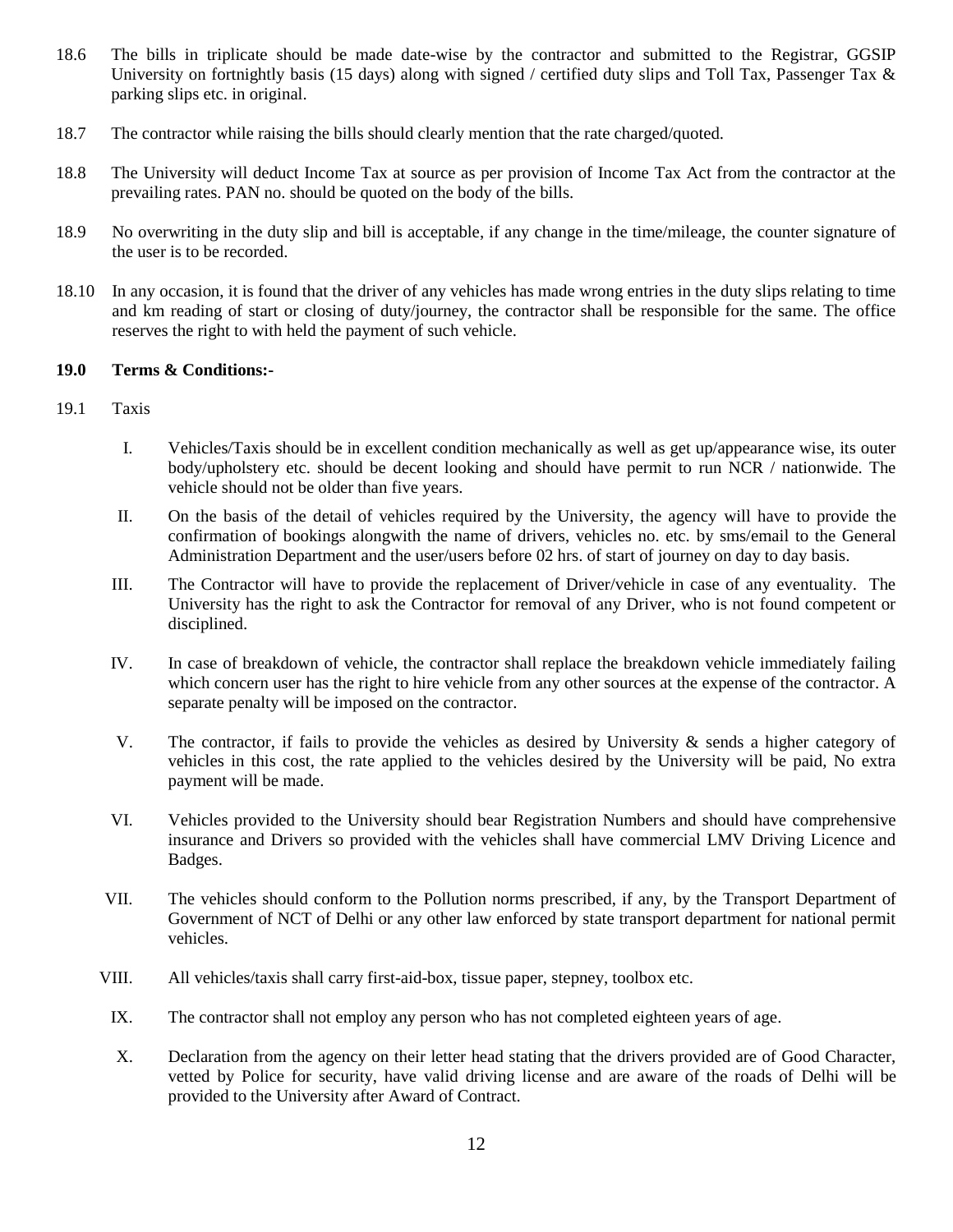#### 19.2 **Other Terms &Conditions**

- I. The University will not be responsible for any challan, loss, damage or any accident of the vehicle or to any other vehicles or for the injury to the driver or to any other third party. The loss or damage or legal expenses on this account shall be borne by the contractor.
- II. There is no guarantee of hiring of any minimum number of vehicles. However, the contractor shall have to provide as many vehicles as may be required by the University. However, in case the vehicle so demanded doesn't reach at the appointed time of juncture, University will call another vehicle/vehicles from open market and the expenses on this account will be deducted from the pending bills/subsequent bills/security etc.
- III. The contractor shall maintain an office with adequate staff and telephone facilities round the clock to facilitate communication.
- IV. The contractor shall be responsible for total maintenance of the vehicles provided by him. All the vehicles provided should be in good running condition and should not be more than five years old.
- V. Operation and function of vehicles and Drivers shall be governed by Motor Vehicles Act/Motor Vehicles Rules and Delhi Motor Vehicles Rules and these shall be the responsibility of the contractor.
- VI. The University reserves the right to vary the numbers of vehicles hired as well as to relax the terms and conditions in the public interest.
- VII. In case of failure to provide the vehicles on time or inability to provide, the University will be free to hire vehicles at any cost from any of the local vendors at the cost of approved contractor.
- VIII. Parking, Taxes and Toll Taxes will be paid extra by producing the verified bills from the user.
- IX. All charges towards repair/service, salary of the drivers/helpers, petrol/diesel/CNG/LPG/ expenses as well as any other expenses incidental on operation and maintenance of the hired vehicle(s) would be borne by the firm/agency.
- X. In case the price of petrol/diesel/CNG/LPG products etc. increases or decreases, the rates offered will not be effected. No escalation will be considered till the completion of the contract.
- XI. No mileage will be allowed to drivers for lunch / breakfast or for filling of petrol/diesel/CNG/LPG etc.
- XII. The agency will ensure that the fuel tank of vehicle provided is fully filled up before sending the vehicle for duty.
- XIII. In the case of dispute or difference arising out of or in a way concerning the agreement shall be referred to the sole arbitration of any person nominated by Hon" able VC, Guru Gobind Singh Indraprastha University, Delhi. The award of the arbitrator so appointed shall be final and binding on the parties.
- XIV. The vehicle should be insured in all respects by the firm. In case of any accident or theft etc. all the claims arising out of it will be met by the agency and University shall not be responsible for any claim.
- XV. The hired vehicle with the driver would be placed at the disposal of the University as and when required. The University would be free to use the hired vehicle in any manner for carrying official, material etc, as per requirement and the firm/agency will not have any objection to it.
- XVI. The successful contractor shall not engage any sub-contractor or transfer the contract to any other person/firm/agency in any manner. The contractor shall not be permitted to transfer their rights and obligations under the contract to any other person/organization or otherwise.
- XVII. Any dispute shall be subject to the Delhi jurisdiction.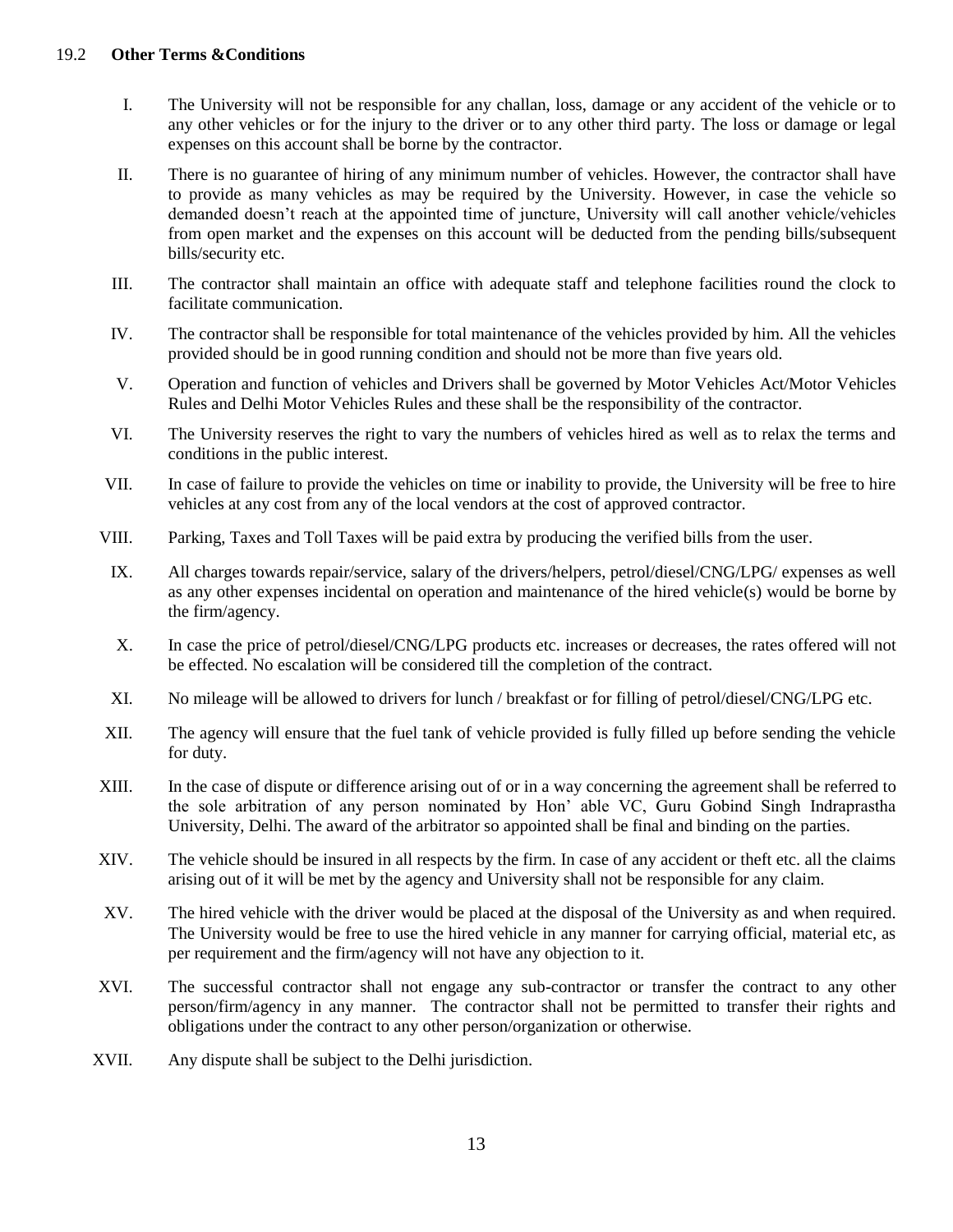- XVIII. The University reserves the right to reject any or all the tenders without assigning any reason thereof.
	- XIX. The University reserves the right to cancel the contract at any time without assigning any reasons, whatsoever.
	- XX. The EMD/Performance security will stand forfeited if the successful bidder withdraws or on notifying the rates, refuses to accept the tender or violate any other terms and conditions of the tender.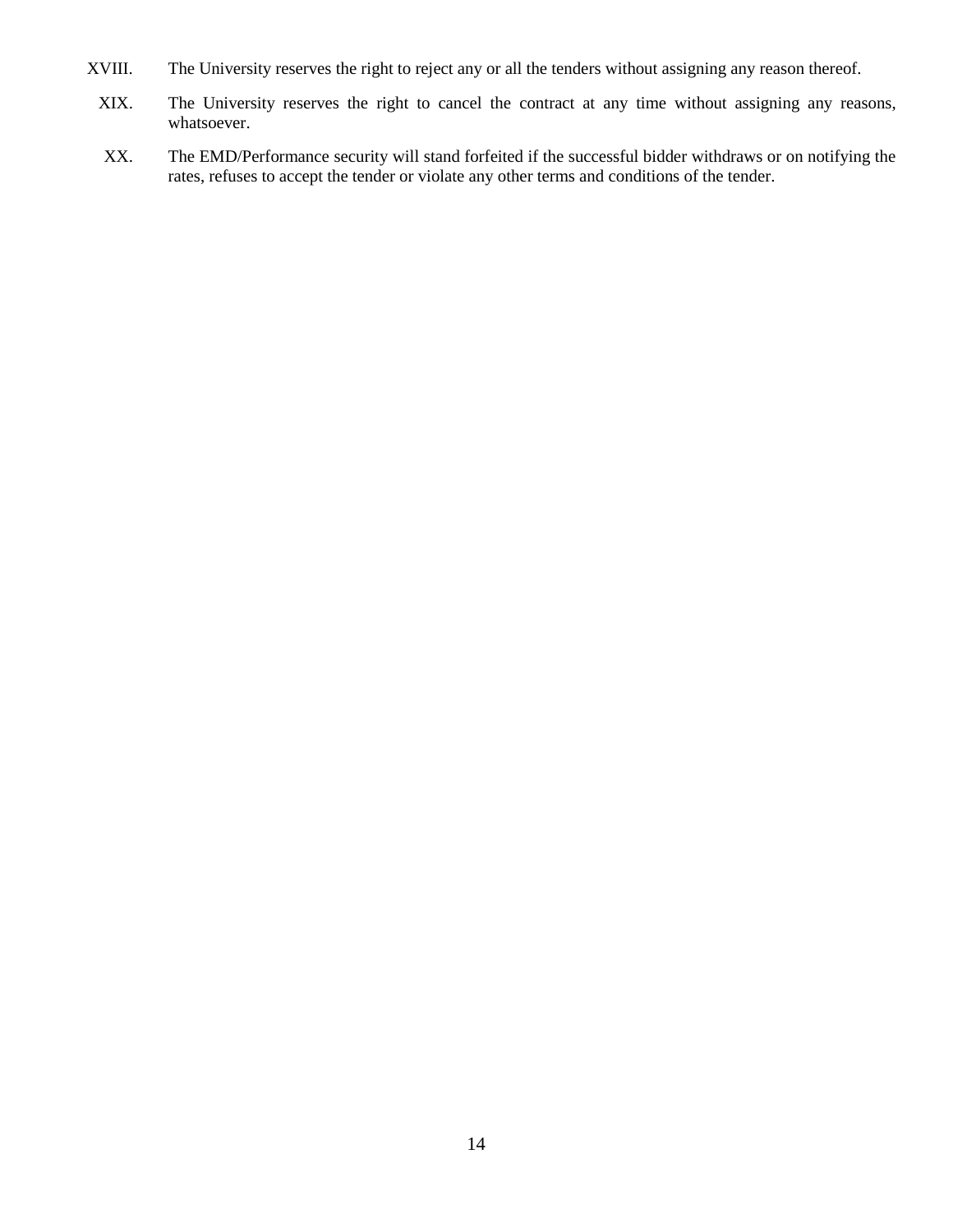# **SECTION -II**

**Annexure – A**

# **LETTER OF TRANSMITTAL**

From:

To

**The Registrar** GGS IP University Sector 16C, Dwarka, New Delhi -110078

\_\_\_\_\_\_\_\_\_\_\_\_\_\_\_\_ \_\_\_\_\_\_\_\_\_\_\_\_\_\_\_\_

## **Sub: Submission of Tender Document for "Engagement of Agency for the purpose of Hiring of Taxis on daily basis for the usage of Guru Gobind Singh Indraprastha University".**

Sir,

Having examined the details given in Tender document for the above work, I/we hereby submit the relevant information:-

1. I/we hereby certify that all the statements made and information supplied in the enclosed Annexure /Forms accompanying statement are true and correct.

2. I/we have furnished all information and details necessary for eligibility and have no further pertinent information to supply.

3. I/we also authorized the GGSIPU to approach individual, employers, firms, and corporation to verify our competence and general reputation.

4. I/we have read and examined the NIT, all terms & conditions are acceptable to me as mentioned in the tender document.

**Name & Signature(s) of Bidder(s) with seal**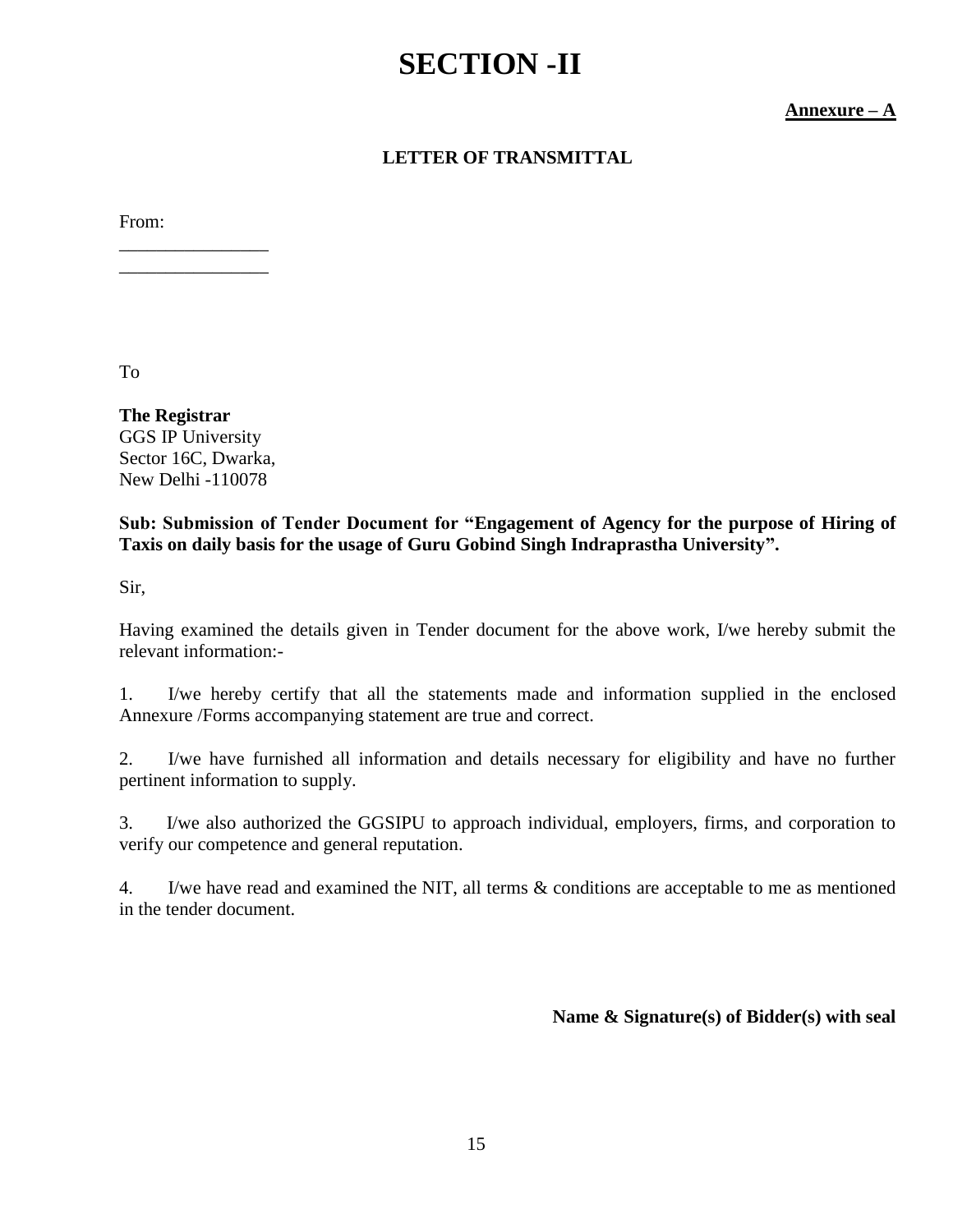## **ORGANISATIONAL STRUCTURE OF THE TRANSPORTERS/FLEET OWNERS**

1. Name & Address of the Vendor: (Attach photograph)

2. Telephone No. / Fax No. / E-mail :

- 3. Legal status of the Bidder (attach copies of Original document defining the legal status)
	- a) An Individual
	- b) A Proprietary firm
	- c) A Firm in Partnership
	- d) A Limited Company or Corporation
	- e) A Public Sector Undertaking
- 4. Particulars of registration with various Government Bodies (Attach attested Photocopy) Organization /Place of registration Registration No……………
- 5. PAN No. \_\_\_\_\_\_\_\_\_\_\_\_\_\_\_\_\_\_\_\_\_\_\_\_\_\_\_\_ GST No \_\_\_\_\_\_\_\_\_\_\_\_\_\_\_\_\_\_\_\_\_\_\_
- 6. Names and Titles of Directors & Officers with Designation to be concerned with this work.
- 7. Name & Designation of individuals authorized to act for the organization: (Pl attach power of attorney in favour of authorized representative duly signed by authorized signatory)
- 8. Has the Vendor/ Contractor/Agency ever abandoned the awarded : Work before its completion? If so, give name of the work and reasons for abandonment.
- 9. Has the Vendor/ Contractor/Agency, or any constituent partner in case of Partnership firm, ever abandoned the awarded work before its completion? If so, give name of the project and reasons for abandonment.  $\cdot$  :
- 10. Has the Vendor/ Contractor/Agency ever been debarred/ black listed for tendering in any organization at any time? If so, give details.  $\cdot$  :
- 11. Has the Vendor/ Contractor/Agency ever been convicted by a Court of Law? If so, give details.
- 12. Any other information considered necessary but not included above. :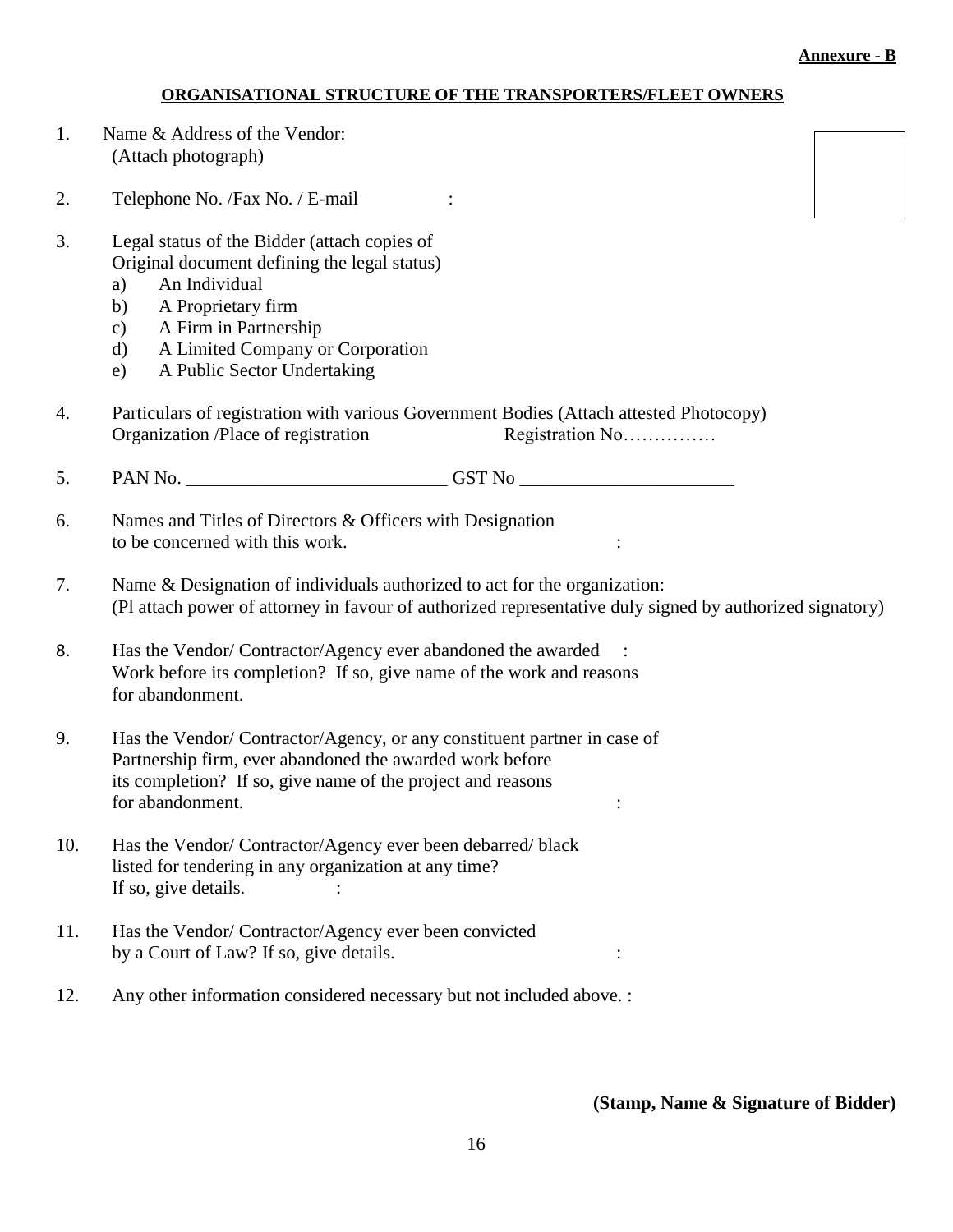**Passport Size photo of the contractor** 



**GURU GOBIND SINGH INDRAPRASTHA UNIVERSITY SECTOR - 16 C, DWARKA, NEW DELHI- 110078**

### **TECHNICAL BID**

| 1. | Name of the contractor                                                                                                                  |                                                                                                                      |
|----|-----------------------------------------------------------------------------------------------------------------------------------------|----------------------------------------------------------------------------------------------------------------------|
| 2. | Name of Firm with Address                                                                                                               |                                                                                                                      |
| 3. | Telephone No. /Fax No.                                                                                                                  | <u> 1989 - Johann Barbara, martin amerikan basar dan berasal dalam basa dalam basa dalam basa dalam basa dalam b</u> |
| 4. | No. of Vehicles (Not older than<br>2013) having fitness Certificates<br>by Transport Authority of Delhi<br>(Attach list of 30 vehicles) |                                                                                                                      |
| 5. | 2013-14<br>2014-15<br>2015-16<br>2016-17<br>2017-18                                                                                     |                                                                                                                      |
| 6. | PAN No.                                                                                                                                 |                                                                                                                      |
| 7. | GST No.                                                                                                                                 |                                                                                                                      |
| 8. | EMD/ Draft No. and amount valid for<br>Three months                                                                                     |                                                                                                                      |
| 9. | Registration No. with year of<br>Establishment.                                                                                         |                                                                                                                      |

I/We the undersigned being contractor as mentioned above, hereby apply to the University for providing Taxi Services as described above in accordance with the terms  $\&$  conditions of the Tender. I/We have read and understood the terms & conditions of the tender and hereby unequivocally accept the same. The terms and conditions of the Tender & N.I.T. are also signed and being submitted with the tender form.

> Signature of Contractor with Seal of firm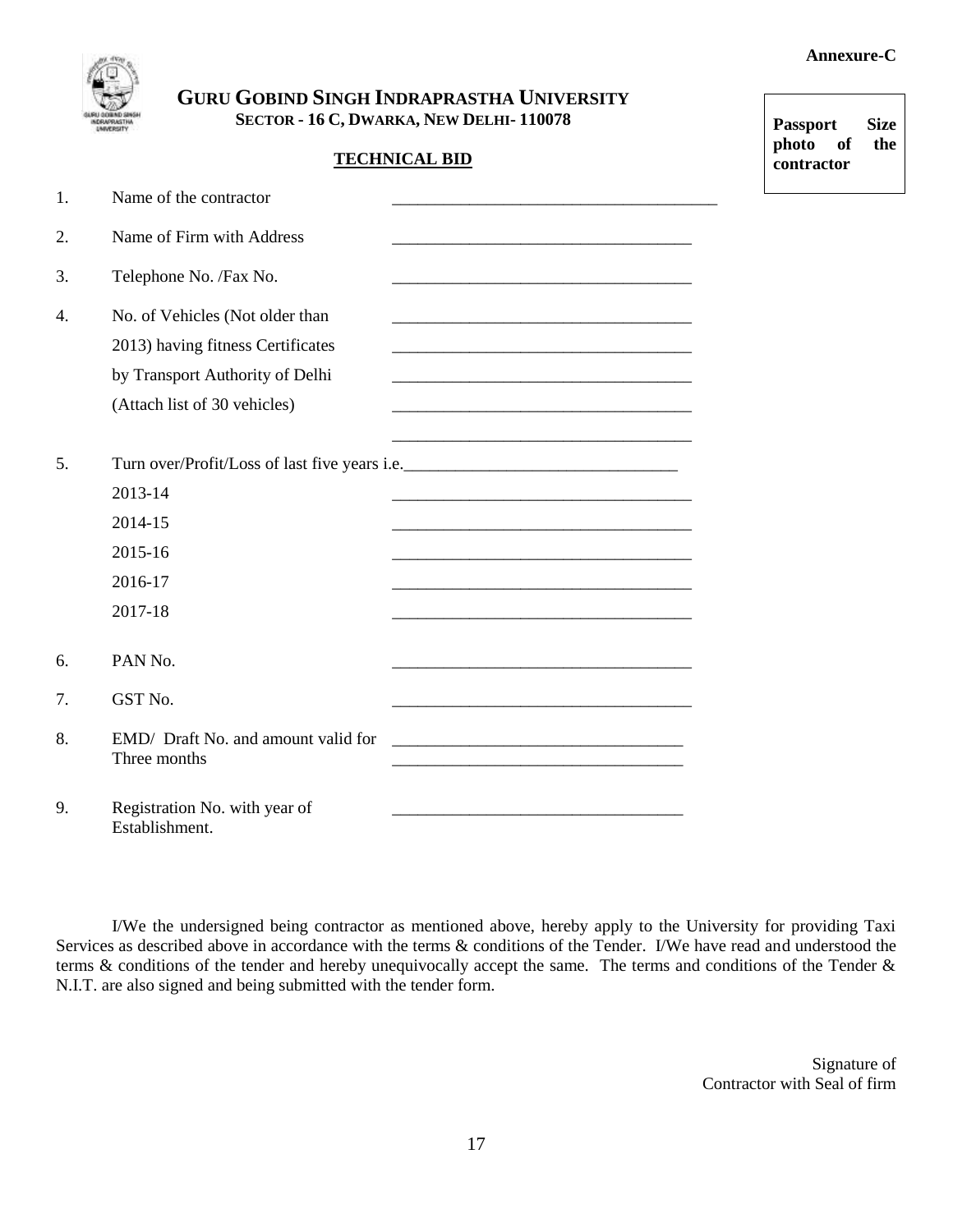#### **FINANCIAL INFORMATION**

1) Financial Analysis – Details to be furnished duly supported by figures in balance sheet/profit and loss account for the last five years duly certified by the Chartered Accountant, as submitted by the applicant to the Income Tax Department (Copies to be uploaded)

| <b>Item</b>               | 2013-14 | 2014-15 | 2015-16 | 2016-17 | 2017-18 |
|---------------------------|---------|---------|---------|---------|---------|
| <b>Gross Annual</b>       |         |         |         |         |         |
| turnover on               |         |         |         |         |         |
| works(with paper          |         |         |         |         |         |
| proof)                    |         |         |         |         |         |
| (In Lakhs)                |         |         |         |         |         |
| Profit/Loss<br>(In Lakhs) |         |         |         |         |         |

2) Proposed Financial arrangements for carrying out the proposed work.

Signature of Chartered Accountant with Seal Signature of Bidder(s) with Seal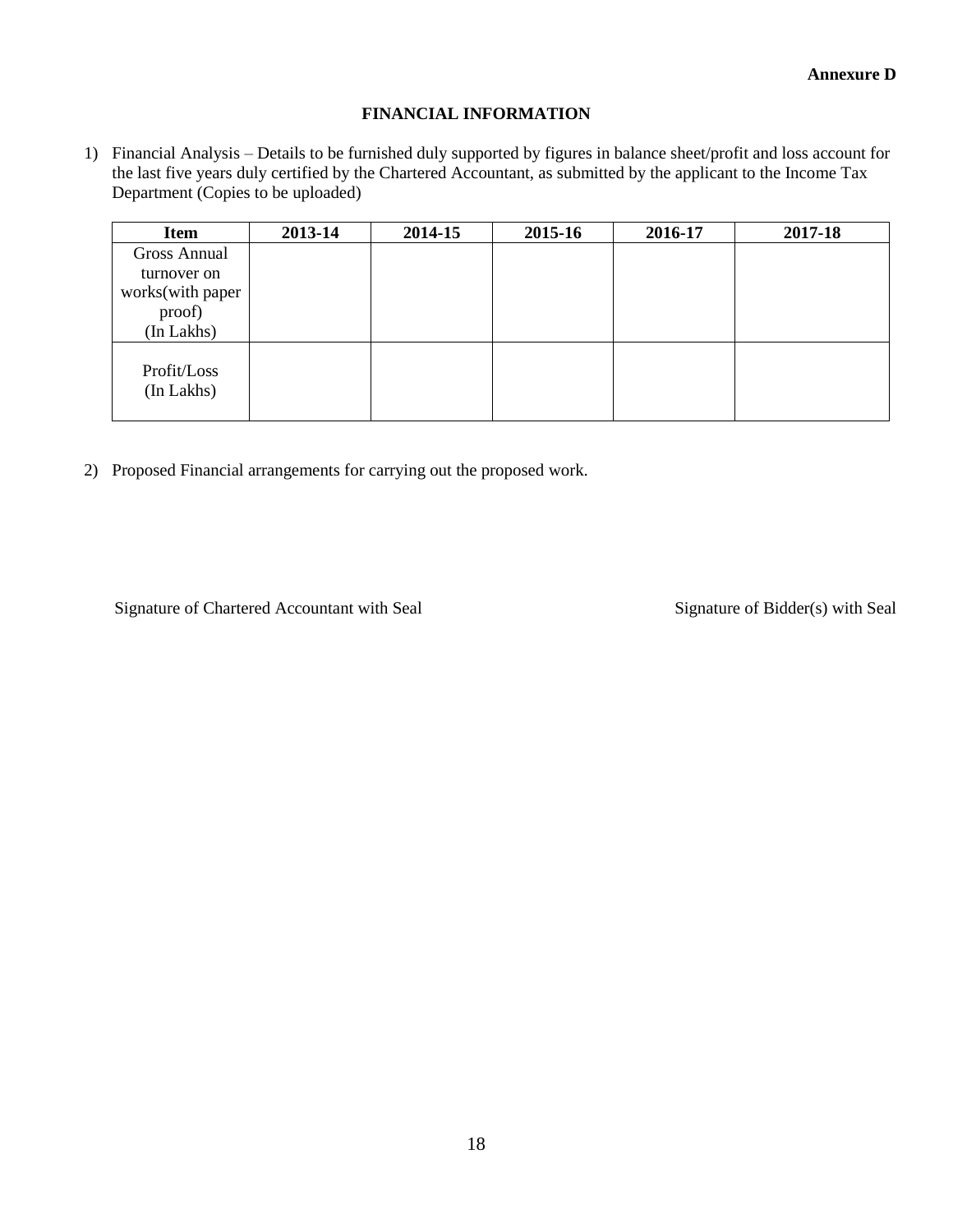#### **DETAILS OF ALL WORKS OF SIMILAR NATURE COMPLETED DURING THE LAST FIVE YEARS ENDING LAST DAY OF THE MONTH OF MARCH2018**

| S.<br>No. | <b>Name</b><br>of<br>Work<br>and<br>Location | of<br>Owner<br>sponsoring<br>organization | Value in<br>Lacs of<br>rupees | of<br>Date<br>commencem<br>ent as per<br>contract | <b>Stipulated</b><br>of<br>date<br>completion | Actual<br>of<br>date<br>completion | Litigation<br>arbitratio<br>cases<br>n<br>pending/<br>in<br>progress<br>with<br>details* | Name and<br>address/<br>telephone<br>number<br>of officer<br>whom<br>to<br>reference<br>be<br>may<br>made | <b>Remarks</b> |
|-----------|----------------------------------------------|-------------------------------------------|-------------------------------|---------------------------------------------------|-----------------------------------------------|------------------------------------|------------------------------------------------------------------------------------------|-----------------------------------------------------------------------------------------------------------|----------------|
|           | 2                                            | 3                                         | 4                             | 5                                                 | 6                                             | ⇁                                  | 8                                                                                        | 9                                                                                                         | 10             |
|           |                                              |                                           |                               |                                                   |                                               |                                    |                                                                                          |                                                                                                           |                |

i. "Value" shall mean gross value of the completed work. This should be certified by an officer of the client organization on their letter-head.

ii. Work completion certificate shall be attached.

\* Indicate gross amount claimed and amount awarded by the Arbitrator.

Signature of Bidder(s) with Seal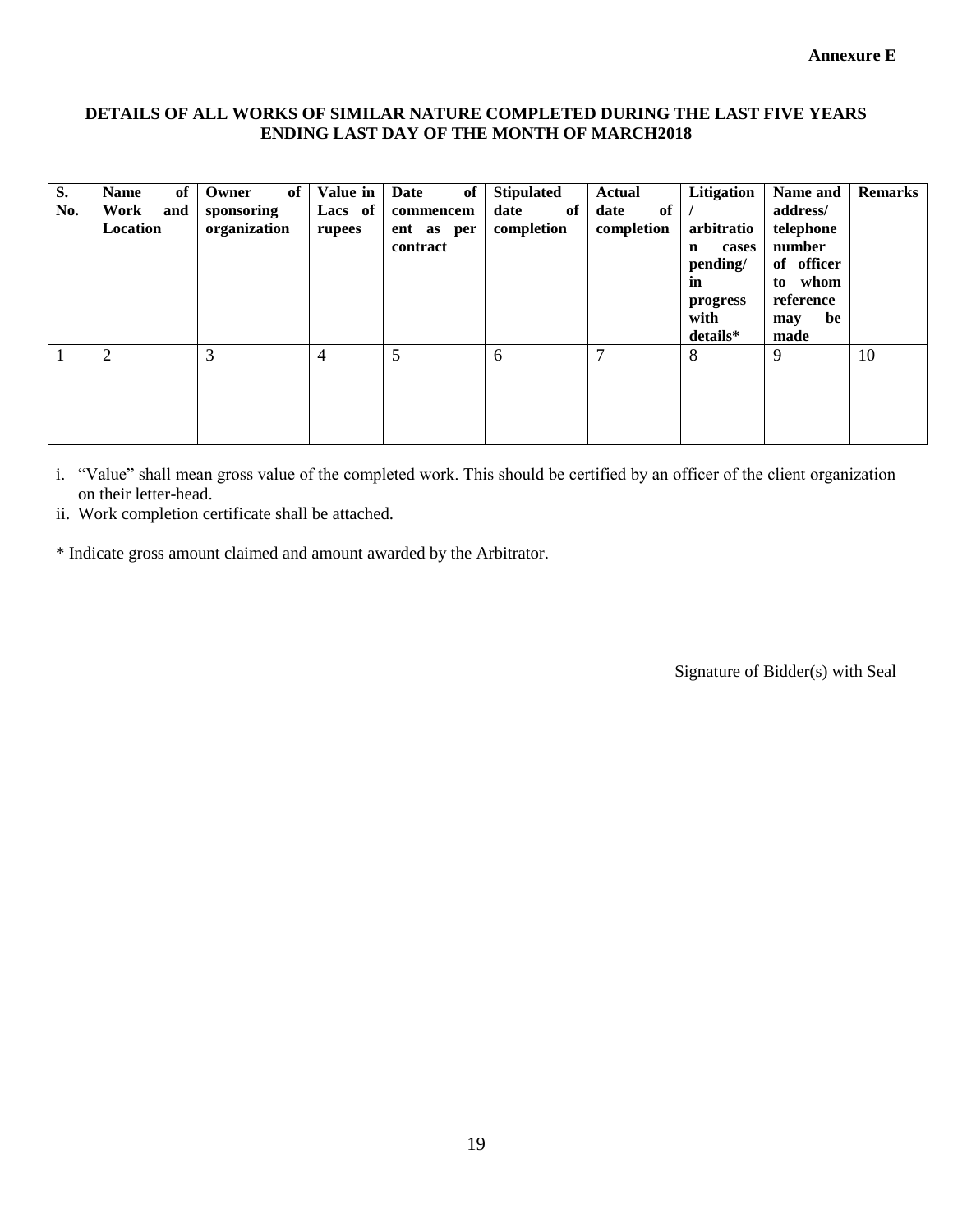## **ANNEXURE-F**

### **DECLARATION FOR FAIR BUSINESS BY THE VENDOR**

(Affidavit on Non-Judicial Stamp Paper of Rs.l0/- duly attested by Notary/Magistrate)

This is to certify that We, M/s\_\_\_\_\_\_\_\_\_\_\_\_\_\_\_\_\_\_\_\_\_\_\_ in submission of this offer confirm that:-

- i) We have not made any misleading or false representation in the forms, statements and attachments in proof of the qualification requirements;
- ii) We do not have records of poor performance such as abandoning the work, not properly completing the contract, inordinate delays in completion, litigation history or financial failures etc.
- iii) Business has not been banned with us by any Govt. Organization/PSUs/Institutions/Schools/ Universities.
- iv) We have submitted all the supporting documents and furnished the relevant details as per prescribed format.
- v) The information and documents submitted with the bid by us are correct and we are fully responsible for the correctness of the information and documents submitted by us.
- vi) We understand that in case of any statement/information/document furnished by us or to be furnished by us in connection with this offer is found to be incorrect or false, our EMD in full will be fortified and business dealings will be banned.
- vii) We have not been punished / penalized by way of imprisonment in last three years.
- viii) We have not been blacklisted / debarred by any of the Government/Public Sector Agency in last three years.
- ix) None of our relative is working in the University.
- x) Will fulfill all the Terms and Conditions of the tender and undertake to provide services as per Terms and Conditions including the contract entered with the University.

**(Stamp, Name & Signature of Vendor)** (Signing this document)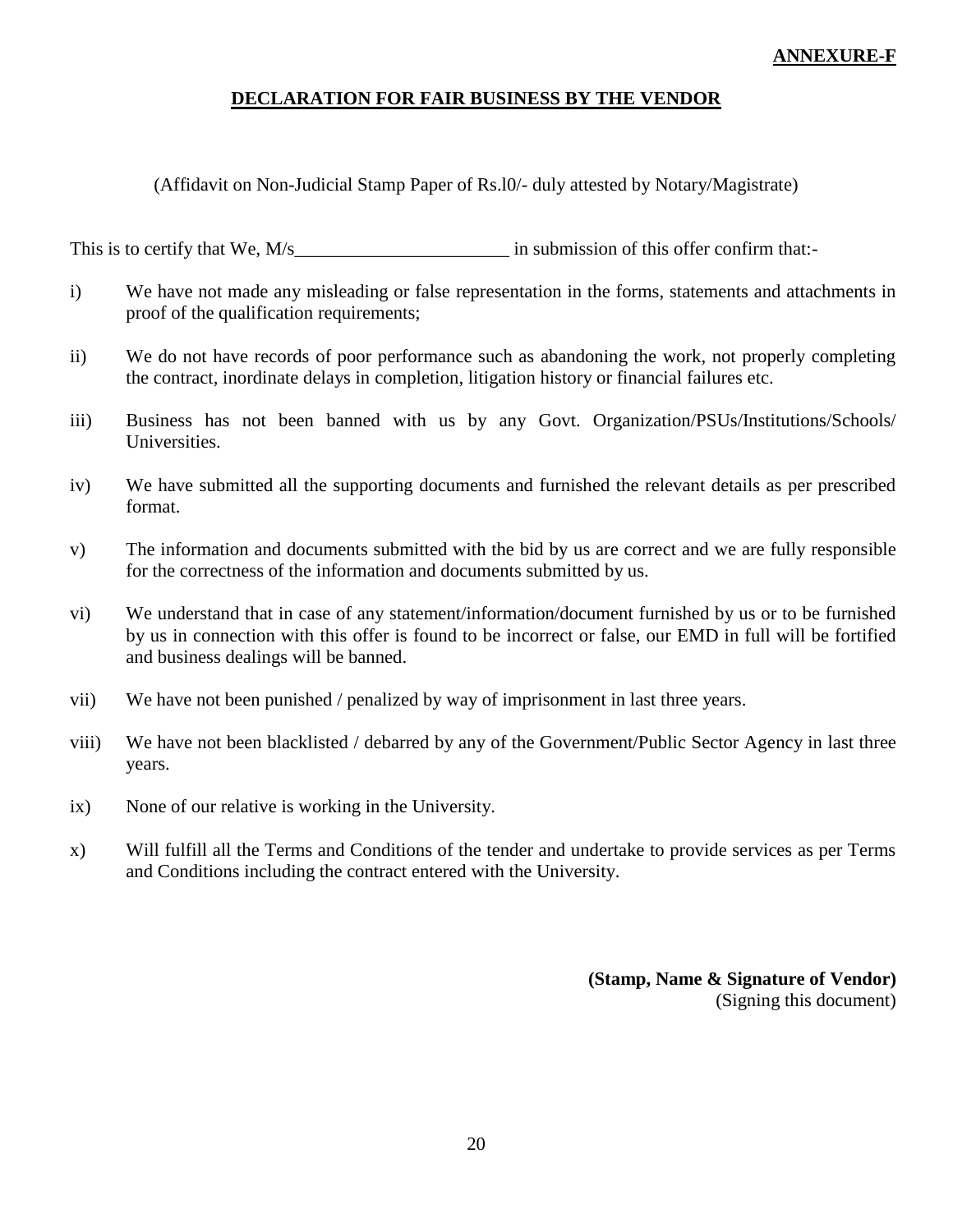#### **FORM OF BANK GUARANTEE FOR PERFORMANCE SECURITY (Refer Clause 6 of the NIT) (To be stamped in accordance with Stamps Act of India)**

1. THIS DEED of Guarantee made this day of \_\_\_\_\_\_\_\_\_\_\_\_\_\_\_between \_\_\_\_\_\_\_\_\_\_\_\_\_\_\_\_\_\_\_\_\_\_\_\_\_\_\_\_ (Name of the Bank) (hereinafter called the "Bank") of the one part and  $(Guru Gobind Singh Indraprashla)$ University, Delhi) (hereinafter called the "Department") of the other part.

| 2. WHEREAS                                            |  | Guru Gobind Singh Indraprastha University, Delhi) has awarded the |                               |  |  |
|-------------------------------------------------------|--|-------------------------------------------------------------------|-------------------------------|--|--|
| contract for providing vehicles on hire basis for Rs. |  |                                                                   | (Rupees in figures and words) |  |  |
| (hereinafter called the "contract") to M/s            |  | (Name of the contractor)                                          |                               |  |  |
| (hereinafter called the "contractor").                |  |                                                                   |                               |  |  |

3. AND WHEREAS THE Contractor is bound by the said Contract to submit to the Employer a Performance Security for a total amount of Rs. \_\_\_\_\_\_\_\_\_\_\_\_\_\_\_\_\_\_\_\_\_\_ (Amount in figures and words).

|     |  | 4. NOW WE the Undersigned |                                                           |  |  | (Name of the Bank) being fully authorized to sign and to                                           |                                     |  |  |
|-----|--|---------------------------|-----------------------------------------------------------|--|--|----------------------------------------------------------------------------------------------------|-------------------------------------|--|--|
|     |  |                           | incur obligations for and on behalf of and in the name of |  |  |                                                                                                    | (Full name of Bank), hereby declare |  |  |
|     |  |                           |                                                           |  |  | that the said Bank will guarantee the Guru Gobind Singh Indraprastha University the full amount of |                                     |  |  |
| Rs. |  |                           |                                                           |  |  | (Amount in figures and words) as stated above.                                                     |                                     |  |  |

5. After the Contractor has signed the aforementioned contract with the Guru Gobind Singh Indraprastha University, the Bank is engaged to pay the Guru Gobind Singh Indraprastha University, any amount up to and inclusive of the aforementioned full amount upon written order from the Guru Gobind Singh Indraprastha University to indemnify the Guru Gobind Singh Indraprastha University for any liability of damage resulting from any defects or shortcomings of the Contractor or the debts he may have incurred to any parties involved in the Works under the Contract mentioned above, whether these defects or shortcomings or debts are actual or estimated or expected. The Bank will deliver the money required by the Guru Gobind Singh Indraprastha University immediately on demand without delay without reference to the Contractor and without the necessity of a previous notice or of judicial or administrative procedures and without it being necessary to prove to the Bank the liability or damages resulting from any defects or shortcomings or debts of the Contractor. The Bank shall pay to the Guru Gobind Singh Indraprastha University any money so demanded notwithstanding any dispute/disputes raised by the Contractor in any suit or proceedings pending before any Court, Tribunal or Arbitrator(s) relating thereto and the liability under this guarantee shall be absolute and unequivocal.

6. THIS GUARANTEE is valid for a period of \_\_\_\_\_\_\_\_\_\_ months from the date of signing. (The initial period for which Guarantee will be valid must be for at least six months longer than the anticipated expiry date of the Contract period).

7. At any time during the period in which this Guarantee is still valid, if the Guru Gobind Singh Indraprastha University agrees to grant a time of extension to the contractor or if the contractor fails to complete the works within the time of completion as stated in the contract, or fails to discharge himself of the liability or damages or debts as stated under para-5 above, it is understood that the Bank will extend this Guarantee under the same conditions for the required time on demand by the Guru Gobind Singh Indraprastha University and at the cost of the contractor.

8. The Guarantee hereinbefore contained shall not be affected by any change in the Constitution of the Bank or of the contractor.

9. The neglect or forbearance of the Guru Gobind Singh Indraprastha University in enforcement of payment of any moneys, the payment whereof is intended to be hereby secured or the giving of time by the Guru Gobind Singh Indraprastha University for the payment hereof shall in no way relieve the Bank of their liability under this deed.

10. The expressions "the Department", "the Bank" and "the Contractor" hereinbefore used shall include their respective successors and assigns.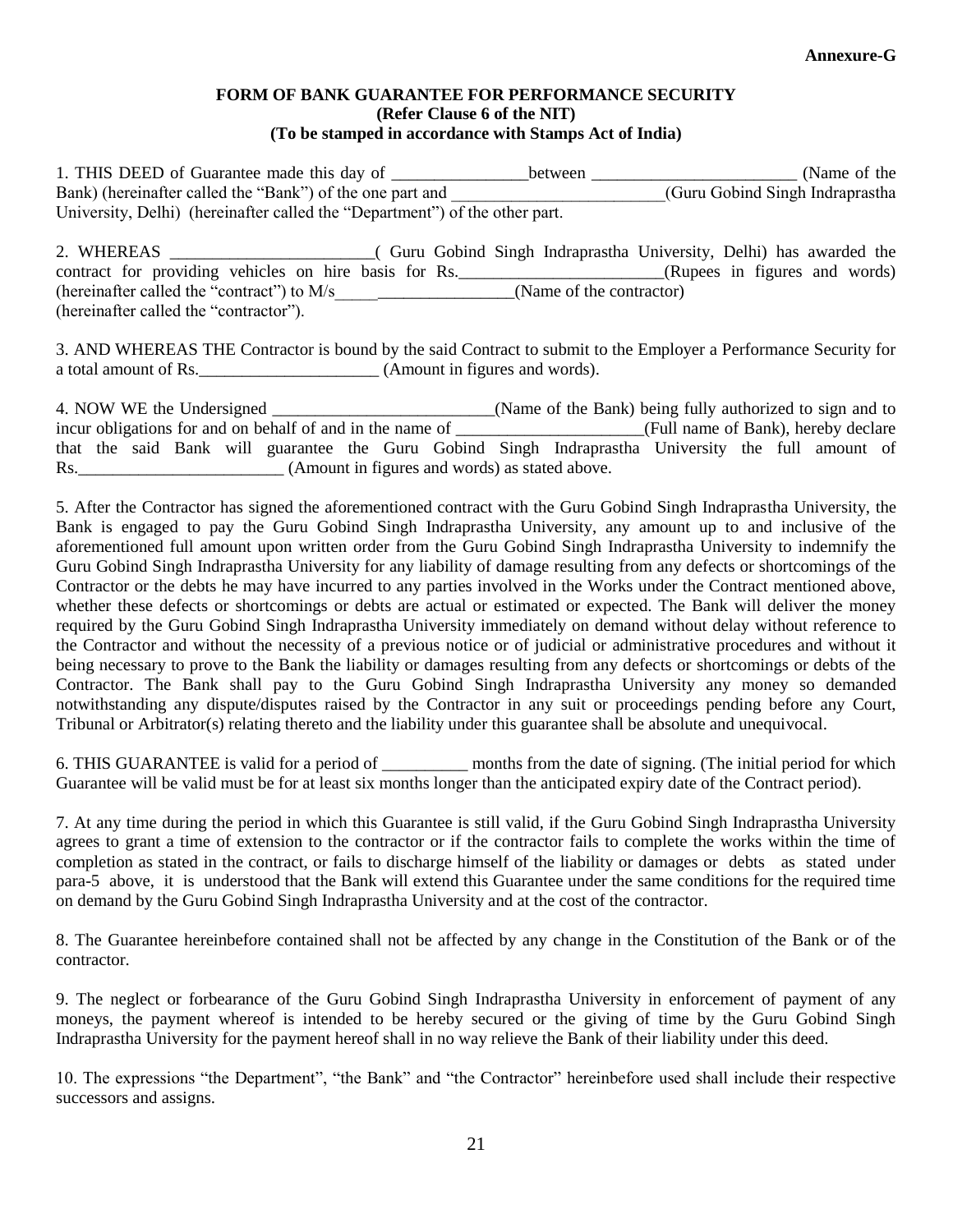IN WITNESS whereof I/We of the bank have signed and sealed this guarantee on the\_\_\_\_\_\_\_\_\_\_\_ day of \_\_\_\_\_\_\_\_\_\_(Month)\_\_\_\_\_\_\_\_\_\_\_(year) being herewith duly authorized.

For and on behalf of the \_\_\_\_\_\_\_\_\_\_Bank.

| Name                    | Signature of authorized Bank official |
|-------------------------|---------------------------------------|
|                         |                                       |
|                         |                                       |
| I.D. No.                |                                       |
| Stamp/Seal of the Bank. |                                       |

Signed, sealed and delivered for and on behalf of the Bank by the above named \_\_\_\_\_\_\_\_\_\_\_\_\_\_\_\_\_\_ in the presence of:

| Witness-1. |  |
|------------|--|
| Signature  |  |
| Name       |  |
| Address    |  |

| Witness-2. |  |
|------------|--|
| Signature  |  |
| Name       |  |
| Address    |  |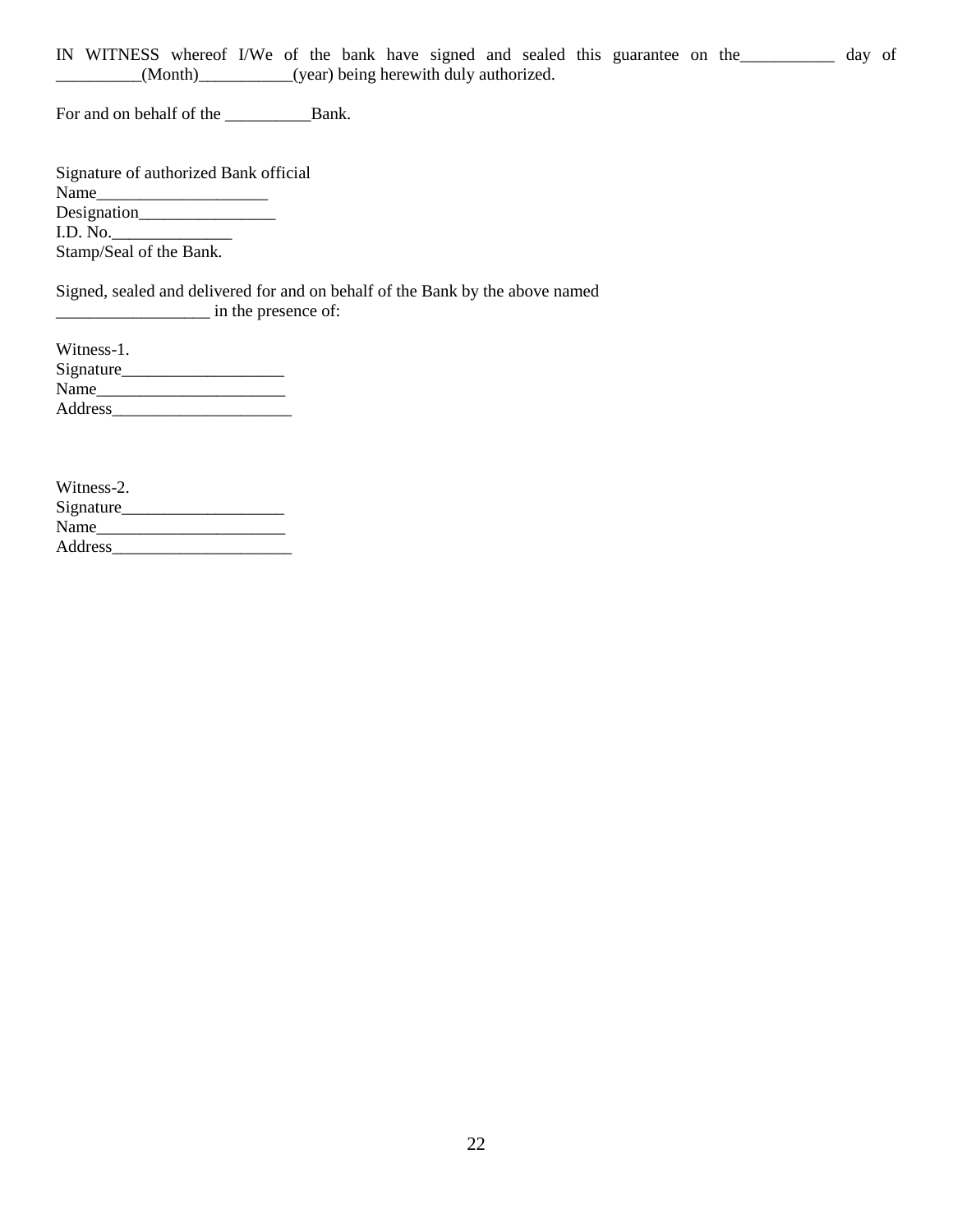

# **GURU GOBIND SINGH INDRAPRASTHA UNIVERSITY SECTOR-16C, DWARKA, NEW DELHI- 110078**

### **LIST OF 30 VEHICLES**

| S. No.            | <b>Make of Vehicle</b> | <b>Registration Number</b> | Model & Year of<br><b>Manufacturing</b> |
|-------------------|------------------------|----------------------------|-----------------------------------------|
| $1. \,$           |                        |                            |                                         |
| $\overline{2}$ .  |                        |                            |                                         |
| $\overline{3}$ .  |                        |                            |                                         |
| $\overline{4}$ .  |                        |                            |                                         |
| 5.                |                        |                            |                                         |
| $\overline{6}$ .  |                        |                            |                                         |
| 7.                |                        |                            |                                         |
| $\overline{8}$ .  |                        |                            |                                         |
| 9.                |                        |                            |                                         |
| 10.               |                        |                            |                                         |
| $\overline{11}$ . |                        |                            |                                         |
| 12.               |                        |                            |                                         |
| 13.               |                        |                            |                                         |
| 14.               |                        |                            |                                         |
| 15.               |                        |                            |                                         |
| 16.               |                        |                            |                                         |
| 17.               |                        |                            |                                         |
| 18.               |                        |                            |                                         |
| 19.               |                        |                            |                                         |
| 20.               |                        |                            |                                         |
| 21.               |                        |                            |                                         |
| 22.               |                        |                            |                                         |
| 23.               |                        |                            |                                         |
| 24.               |                        |                            |                                         |
| 25.               |                        |                            |                                         |
| 26.               |                        |                            |                                         |
| $\overline{27}$ . |                        |                            |                                         |
| 28.               |                        |                            |                                         |
| 29.               |                        |                            |                                         |
| 30.               |                        |                            |                                         |

Signature of Bidder(s) with Seal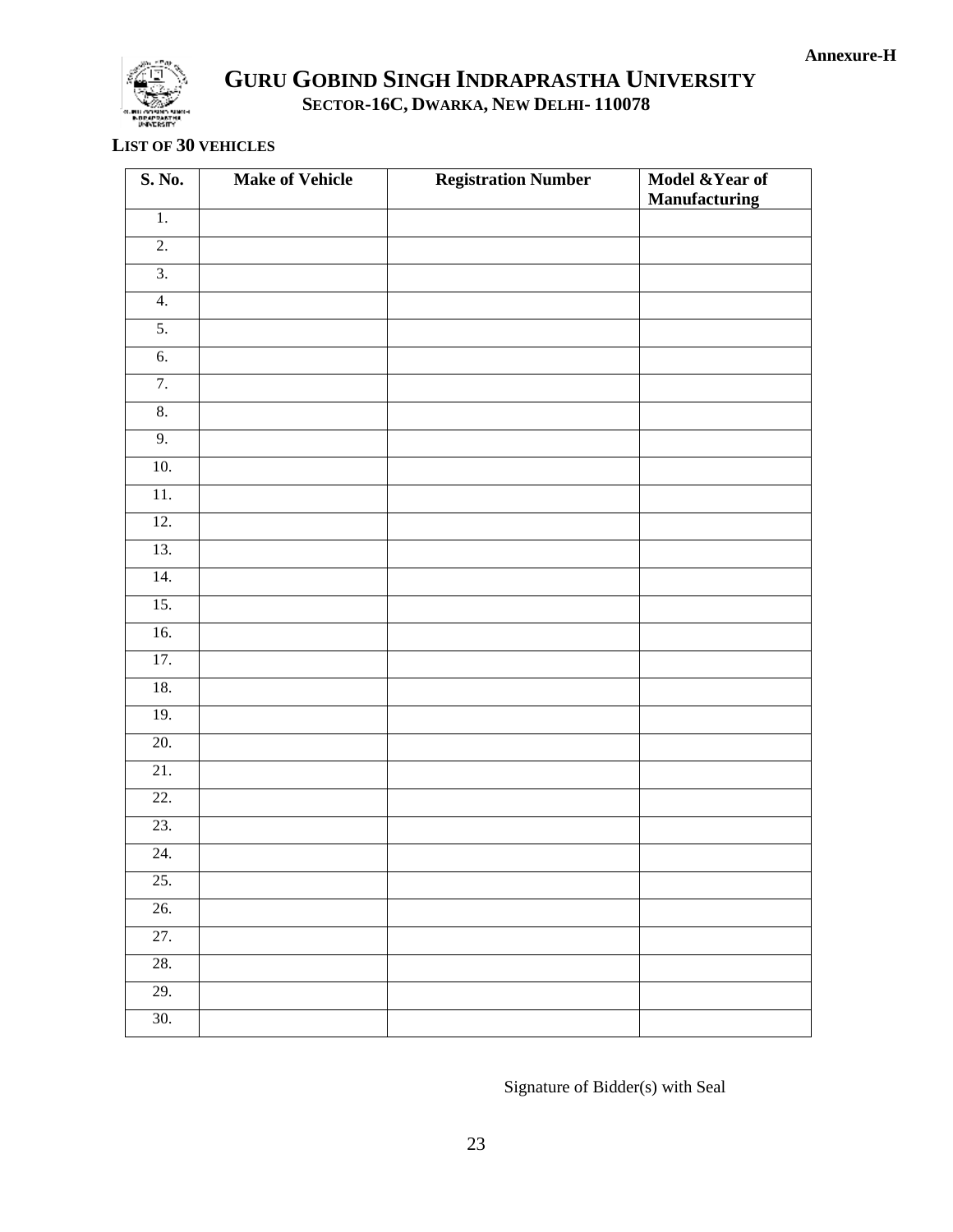# **SECTION - III**

**Annexure-I**

# **FINANCIAL BID (PART – I)**

Performa for Quotation of Rates for Providing Taxis on Daily Basis only for Delhi & NCR on Hire (No blanks should be left which would be otherwise made the tender liable for rejection)

\_\_\_\_\_\_\_\_\_\_\_\_\_\_\_\_\_\_\_\_\_\_\_\_\_\_\_\_\_\_\_\_\_\_\_\_\_\_\_\_\_\_\_\_\_\_\_\_\_

NAME & ADDRESS OF THE FIRM  $\qquad$  :

## NAME OF THE CONTRACTOR  $\qquad \qquad :$

| S. No.                  | Item<br><b>Description/type/Make</b><br>of Vehicle                                                                                                          | Item<br>Code | <b>Rates for</b><br>$5 \text{ hrs}/50 \text{ km}$ s<br>(in Rs.)<br>(Half Day) | <b>Rates for</b><br>8 hrs/80 kms<br>(in Rs.)<br>(Full Day) | <b>Rates for</b><br>Extra Km<br>(Per Km).<br>(in Rs.) | Rates for extra<br><b>Hours</b><br>(Per hr.) (Rs.) | Night halt<br>charges of<br>Driver/Night<br>(Rs.) | <b>Grand Total</b><br>(Amount in Rs.) |
|-------------------------|-------------------------------------------------------------------------------------------------------------------------------------------------------------|--------------|-------------------------------------------------------------------------------|------------------------------------------------------------|-------------------------------------------------------|----------------------------------------------------|---------------------------------------------------|---------------------------------------|
| $\mathbf{1}$            | Hatchback<br>likeIndica/WagonR/Santro/<br>Ritz/Liva/Swift AC                                                                                                | ITEM1        |                                                                               |                                                            |                                                       |                                                    |                                                   |                                       |
| $\overline{2}$          | Hatchback like<br>Indica/WagonR/Santro/Ritz<br>/Liva/Swift NON AC                                                                                           | ITEM2        |                                                                               |                                                            |                                                       |                                                    |                                                   |                                       |
| 3                       | Sedan like Amaze/<br>Ameo/Aspire/Fiat<br>Linea/Varito/Vento/<br>Manza/Verna/Honda<br>City/Sunny/Indigo/Accent/<br>Desire/Etios/Ford Eco<br>sports AC        | ITEM3        |                                                                               |                                                            |                                                       |                                                    |                                                   |                                       |
| $\overline{4}$          | Sedan like Amaze/Ameo/<br>Aspire/Fiat Linea/Varito/<br>Vento/ Manza/ Verna/<br>Honda City/ Sunny/<br>Indigo/Accent /Desire/Etios/<br>Ford Eco sports NON AC | ITEM4        |                                                                               |                                                            |                                                       |                                                    |                                                   |                                       |
| 5                       | SUV like Bolero/ Scorpio/<br>Xylo/Tata Safari/Aria/<br>Ertiga/ Maruti Ciaz, Innova<br>or equilant AC                                                        | ITEM5        |                                                                               |                                                            |                                                       |                                                    |                                                   |                                       |
| 6                       | SUV like Bolero/ Scorpio/<br>Xylo/Tata Safari/Aria/<br>Ertiga/ Maruti Ciaz, Innova<br>or equilant NON AC                                                    | ITEM6        |                                                                               |                                                            |                                                       |                                                    |                                                   |                                       |
| <b>Total in Figures</b> |                                                                                                                                                             |              |                                                                               |                                                            |                                                       |                                                    |                                                   |                                       |

| $11.00 \text{ pm}$ to 05.00 am<br>Timing of night charges |
|-----------------------------------------------------------|
|-----------------------------------------------------------|